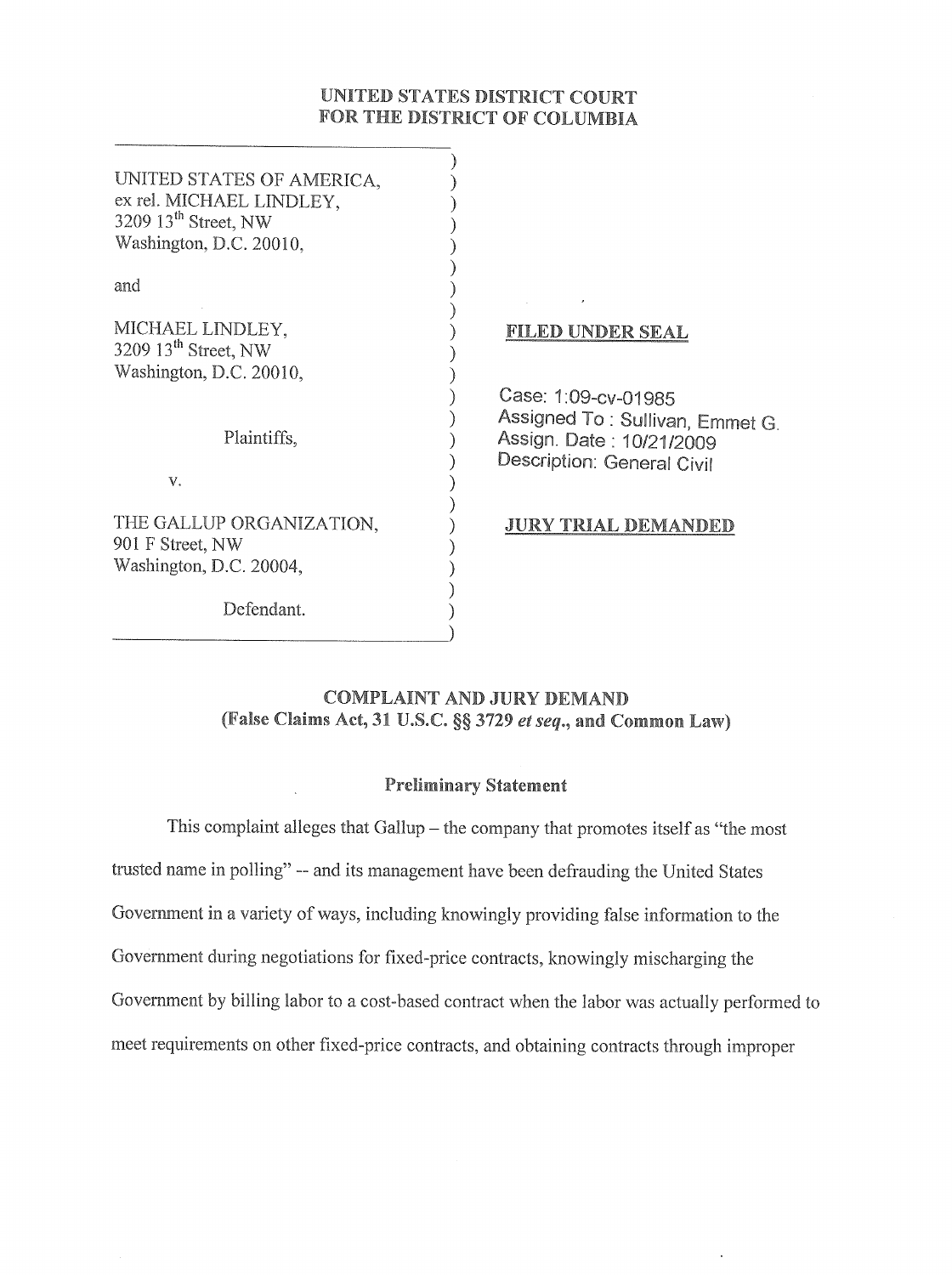influence. Moreover, when Gallup employee Michael Lindley, after months of trying unsuccessfully to get his superiors to stop the misconduct, stated that he would have to consider reporting the fraudulent conduct to the Department of Justice, Gallup's chief counsel immediately fired Lindley and told him: "When you start talking about going to the Department of Justice, I don't trust you anymore." Plaintiff Michael Lindley, by the undersigned counsel, brings the *qui tam* claims in this lawsuit on behalf of and in the name of the United States of America, and brings the retaliatory discharge claims in this lawsuit on his own behalf, and alleges:

## **JURISDICTION AND VENUE**

1. Counts I and II are civil actions by Plaintiff Michael Lindley, acting on behalf of and in the name of the United States, against Defendant Gallup under the federal False Claims Act, 31 U.S.C. §§ 3729-3733. This Court has jurisdiction pursuant to 28 U.S.C. §§ 1331 and 1345, and 31 U.S.C. § 3732(a).

2. Count III is a civil action by Plaintiff Michael Lindley against Defendant Gallup under the "whistleblower protection" provision of the federal False Claims Act, 31 U.S.C. § 3730(h). This Court has jurisdiction pursuant to 28 U.S.C. § 1331, and 31 U.S.C. §§ 3730(h) and 3732(a).

3. Count IV is a civil action by Plaintiff Michael Lindley against Defendant Gallup under the common law of the District of Columbia. This Court has supplemental jurisdiction over this claim pursuant to 28 U.S.C. § 1367.

4. This Court has personal jurisdiction over the Defendant pursuant to 31 U.S.C. § 3732(a), because the Defendant is located and transacts business in this judicial district.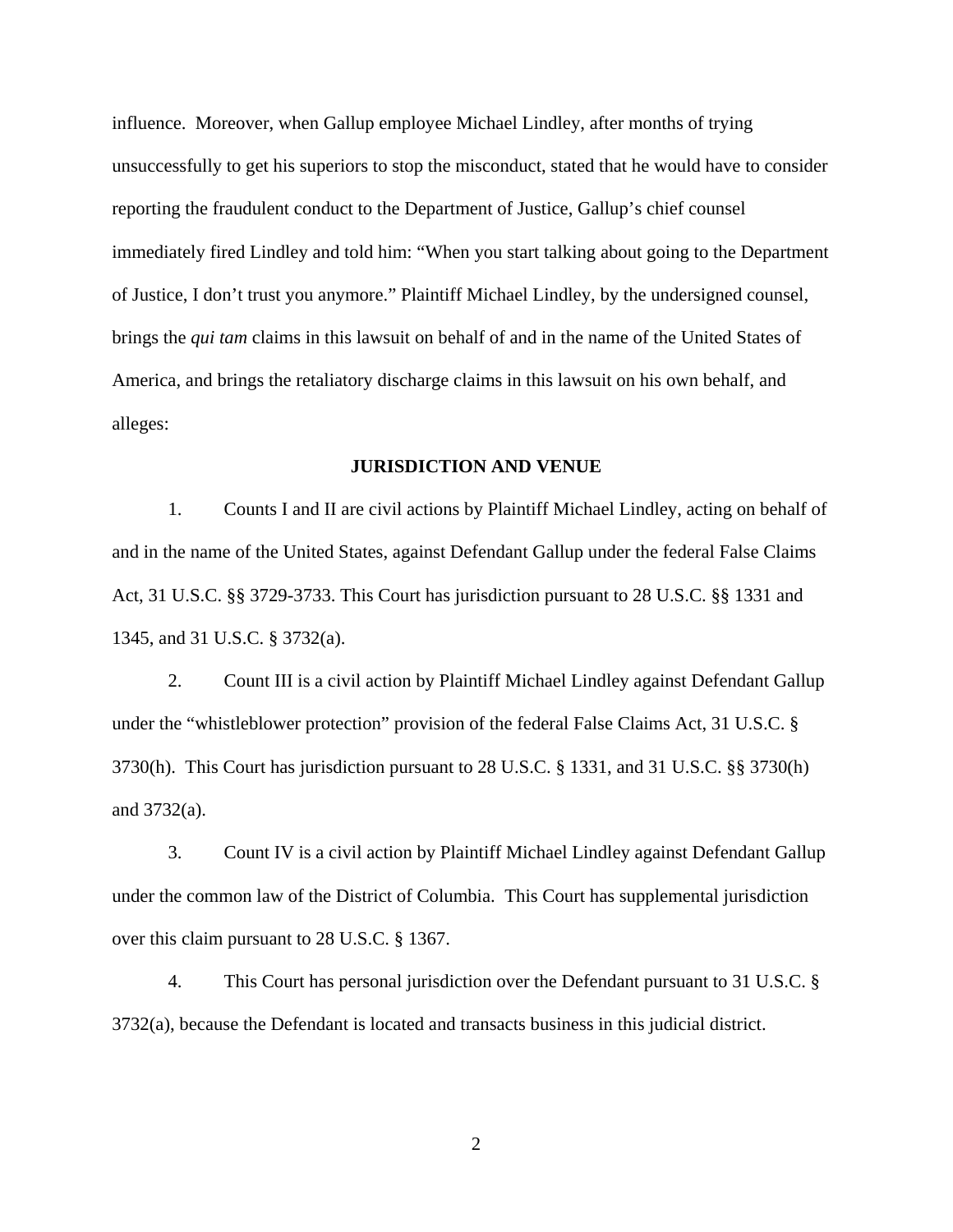5. Venue is proper in this judicial district pursuant to 31 U.S.C. § 3732(a), because the Defendant is located and transacts business in this judicial district, and some of the alleged acts proscribed by 31 U.S.C. § 3729 and § 3730(h) occurred in this judicial district.

6. None of the allegations set forth in this Complaint is based on a public disclosure of allegations or transactions in a criminal, civil, or administrative hearing, in a congressional, administrative, or General Accounting Office report, hearing, audit, or investigation, or in the news media.

7. Plaintiff Michael Lindley has direct and independent knowledge, within the meaning of 31 U.S.C. § 3730(e)(4)(B), derived through his employment with the defendant, of the information on which the allegations set forth in this Complaint are based, and he has voluntarily provided the information to the Government prior to the filing of this Complaint and prior to any public disclosures of the allegations or transactions set forth herein.

## **PARTIES AND OTHER RELATED PERSONS**

8. Plaintiff Michael Lindley ("Relator" or "Plaintiff") resides in Washington, D.C. From February 24, 2008, until July 24, 2009, the Defendant employed Relator as its Director of Client Services. During that time, Relator learned about the conduct set forth herein. Relator's performance record with Defendant was exemplary. Defendant terminated Relator's employment immediately after he complained to his supervisor about Defendant's violations of the False Claims Act and stated that he was considering reporting these matters to the Department of Justice.

9. Defendant The Gallup Organization ("Gallup") is a privately held company with its world headquarters located at 901 F Street, NW, Washington, D.C. 20004. For more than 70 years, Gallup has provided opinion polling and other consulting services. Gallup received more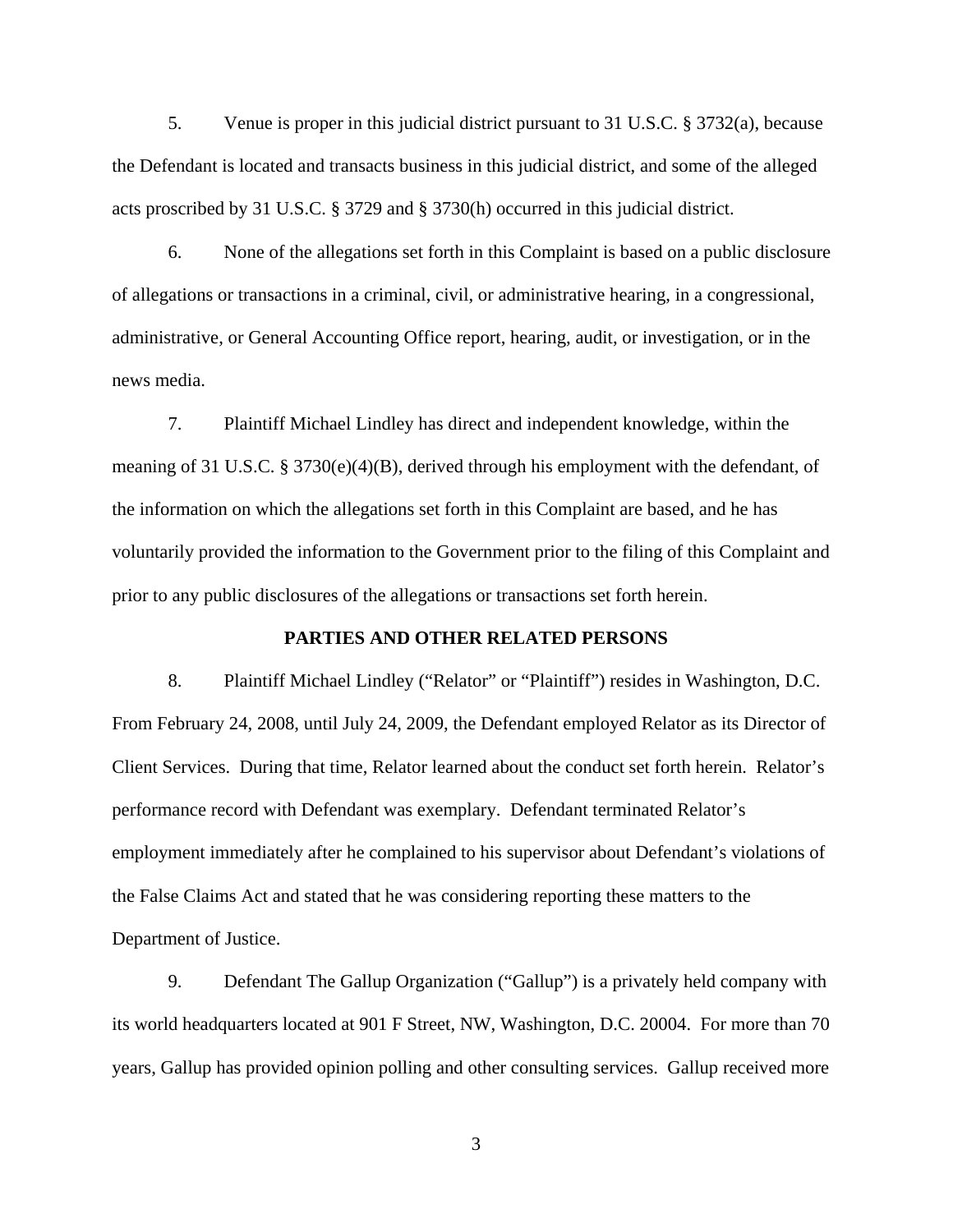than \$300 million of annual revenues in the calendar year 2008, much of which was from contracts to perform services for various agencies of the United States Government. The Chairman of the Board, President, and Chief Executive Officer of Gallup is Jim Clifton. Gallup's Chief Counsel is Steve O'Brien.

10. The United States Department of the Mint ("Mint"), part of the Department of Treasury ("Treasury Department"), is an agency of the United States, responsible for entering into and administering contracts for the procurement of services related to the minting of United States coins.

11. The United States Passport Agency ("Passport Agency"), part of the Department of State ("State Department"), is an agency of the United States, responsible for entering into and administering contracts for the procurement of services.

12. The United States Army ("Army"), United States Air Force ("Air Force"), and United States Navy ("Navy"), parts of the Department of Defense ("DOD"), are agencies of the United States, responsible for entering into and administering contracts for the procurement of services.

13. The Federal Emergency Management Agency ("FEMA"), part of the Department of Homeland Security ("DHS"), is an agency of the United States responsible for entering into and administering contracts for the procurement of services.

14. The Substance Abuse and Mental Health Services Administration ("SAMHSA"), part of the Department of Health and Human Services ("DHHS"), is an agency of the United States responsible for entering into and administering contracts for the procurement of services.

15. The United States Department of Energy ("DOE") is an agency of the United States responsible for entering into and administering contracts for the procurement of services.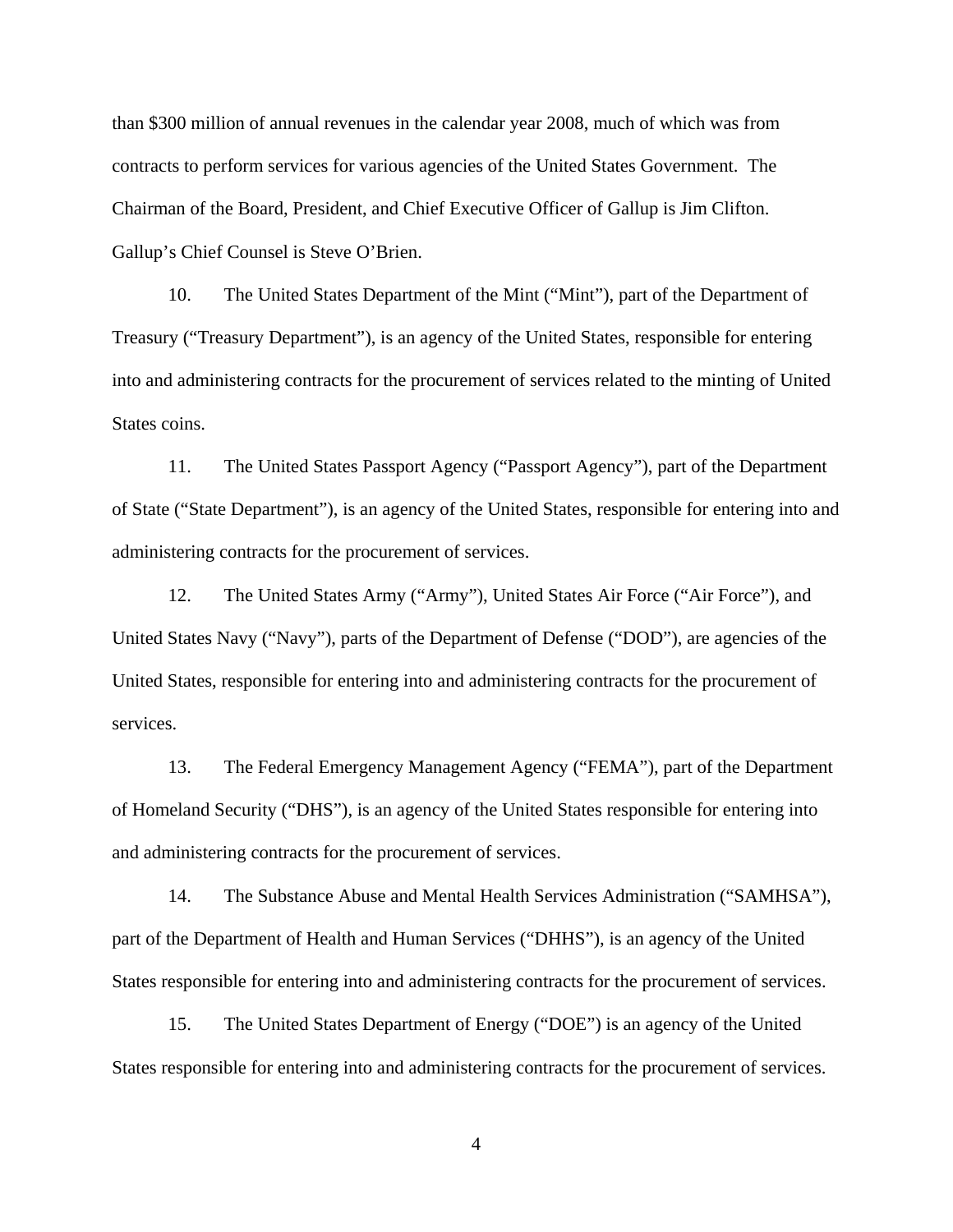16. The United States National Highway Traffic Safety Administration ("NHTSA"), and the Federal Aviation Administration ("FAA"), parts of the Department of Transportation ("DOT"), are agencies of the United States responsible for entering into and administering contracts for the procurement of services.

## **THE FRAUDULENT CONDUCT**

17. Gallup compensated its employees based, in part, on the "gross margin" generated by projects for which the employees were responsible. Under Gallup's pay-for-performance system, known as "FORMAX," certain Gallup employees who worked on a project, including the responsible partner (*i.e.*, salesperson) and the project director, received incentive compensation based on the project's "gross margin."

18. At Gallup, the gross margin of a project was determined by taking the ratio of the project's total costs to its total revenues (*i.e.*, total costs/total revenues), and then subtracting that ratio from 1. For example, if Gallup's total costs for a project were \$420,000, and its total revenues were \$1,200,000, then the ratio of costs to revenues would be 420,000/1,200,000, or 0.35 (*i.e.*, 35%). The gross margin of the project would be 1 – 0.35, or 0.65 (*i.e.*, 65%).

19. Gallup typically paid its partners two percent of a project's gross margin as the partner's incentive compensation. Accordingly, on a \$1,000,000 contract with a gross margin of 70%, the partner would typically be paid a \$14,000 bonus. If a project's gross margin fell below 55%, a partner would not only receive no FORMAX compensation; the partner would be penalized. This compensation system gave Gallup partners an incentive to take steps to raise the revenues and/or lower the costs on projects, thereby increasing the projects' gross margins.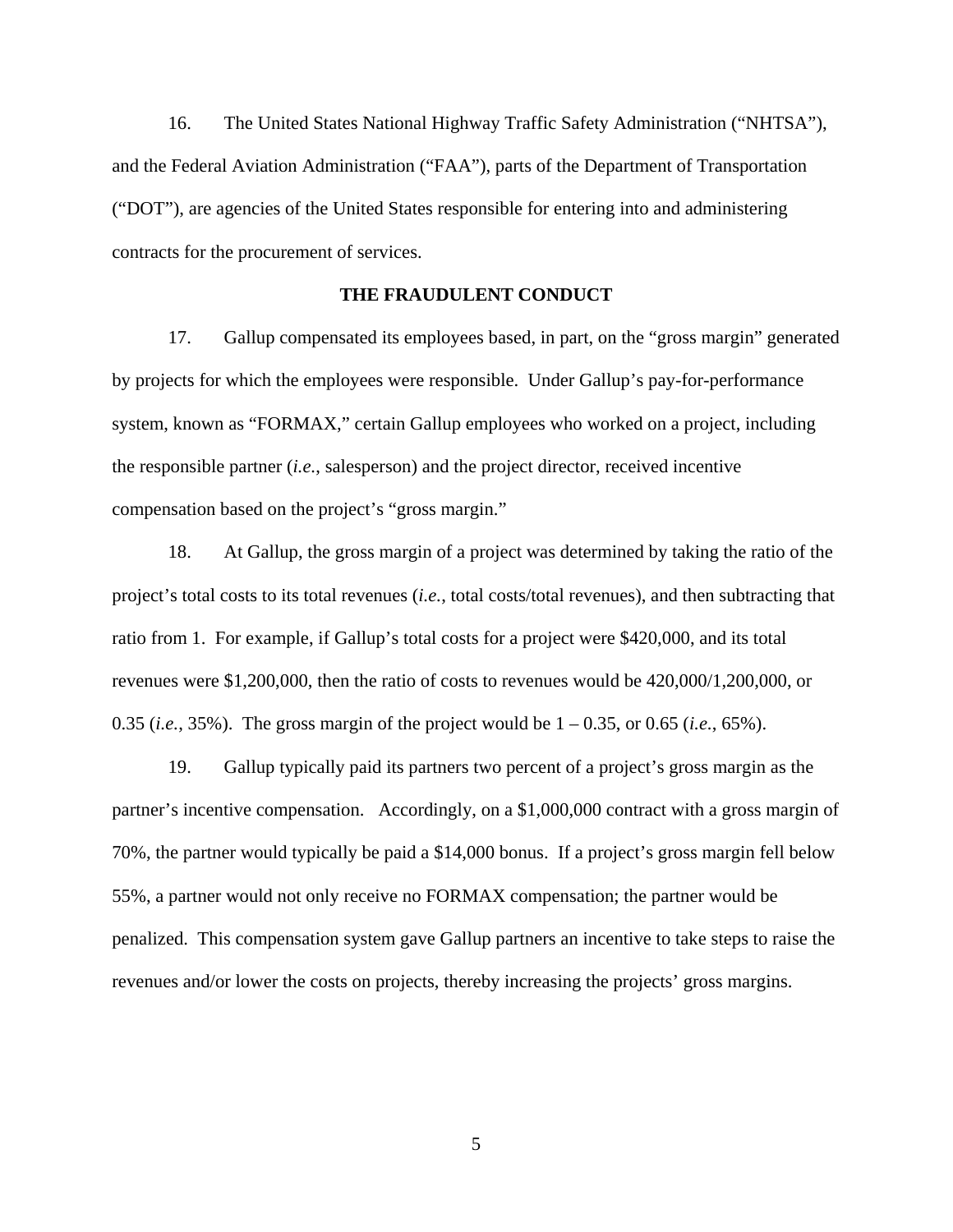## **A. Defective Pricing**

20. Gallup is a party to numerous "sole source" contracts with Government agencies, *i.e.*, contracts where Gallup has been selected to provide services to the Government agency without competitive bidding, and the price of the services is determined based on a negotiation. In these situations, the Government and Gallup negotiate a fixed contract price based on information that Gallup provides to the Government. During the negotiations, Gallup is required to provide the Government with the factual basis, known as the "cost and pricing data," on which Gallup bases its estimated costs of providing the services promised, including the labor hours that will be required to perform the work in question. Under the Truth in Negotiations Act ("TINA"), 10 U.S.C. §2306a, Gallup is required to certify that the cost and pricing data Gallup provides to the Government is current, accurate, and complete. *See also* 41 U.S.C. 254b; FAR 2.101. The cost and pricing data, along with the company's certification of its accuracy and completeness as well as related representations, are material to the Government's decision whether to award a contract to Gallup and, if so, at what price. When a company submits false cost and pricing data in violation of TINA, the company engages in misconduct that is commonly known as "defective pricing." A company that knowingly engages in defective pricing is also violating the False Claims Act.

21. Gallup has performed polling services for more than 70 years. In general, when Gallup needs to estimate the amount of time it will take to provide a particular service that involves polling and interviewing people, Gallup has a large store of factual data from which Gallup can make a very accurate estimate. For the specific contracts described herein for which Gallup was required to estimate the number of hours it would take to perform the services, Gallup usually could look to historical data on those specific types of contracts, from which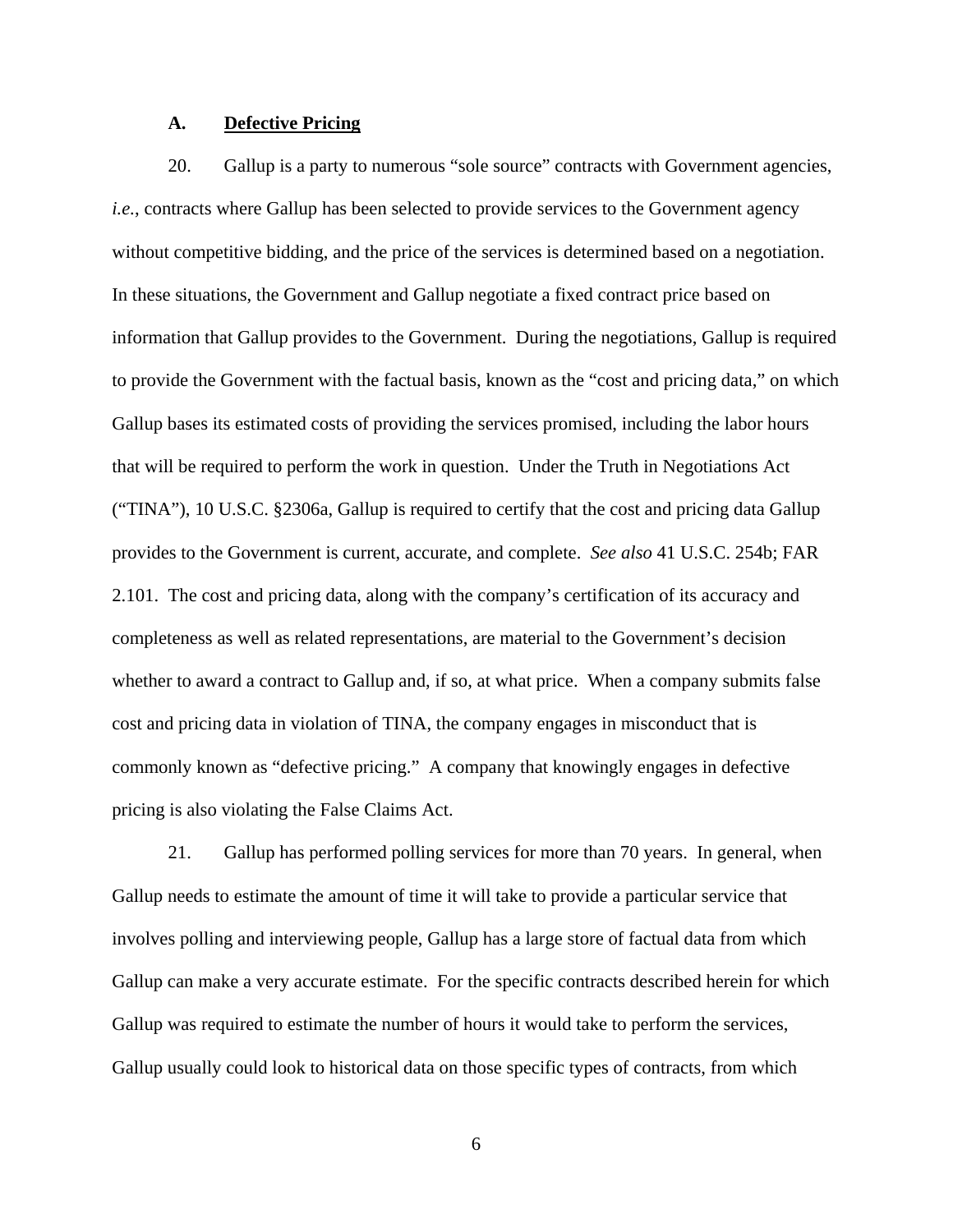Gallup could deduce a very accurate estimate. In addition to relying on historical data to determine the hours that would require to complete a task, Gallup also could rely on mathematical formulas that proved highly accurate.

22. As described in more detail below, despite having a large quantity of historical data and mathematical formulas from which it can accurately estimate the amount of hours required to perform specific tasks, Gallup routinely inflates its estimates of the number of hours required to perform the tasks, frequently inflating its estimates by a multiple of two or more. At the same time Gallup employees cause the submission of these inflated estimates to the Government for the purpose of obtaining an inflated contract price, these very same Gallup employees submit *accurate* estimates to Gallup internally for the purpose of determining the contract's gross margin, which is an important factor in determining the employees' overall compensation. The result is that while the Government overpays for Gallup's services in the form of a falsely inflated contract price, Gallup employees earn larger bonuses because the gross margin on the contract grows in proportion to both the larger contract price and lower actual costs.

23. Gallup has been awarded a contract by the U.S. Mint, worth approximately \$2,000,000 per year, to conduct market research to identify likely purchasers of newly issued coins and how best to reach them. The contract was awarded as a single-award (*i.e.*, sole source) Indefinite Delivery, Indefinite Quantity ("IDIQ") contract. After the Government awarded the contract to Gallup, whenever the U.S. Mint needed market research it would forward to Gallup a task order request. Gallup would then write an abbreviated technical proposal and submit a detailed budget to the U.S. Mint. The budget would show a breakdown of the project on a taskby-task basis, setting forth the labor categories required to complete the work, the applicable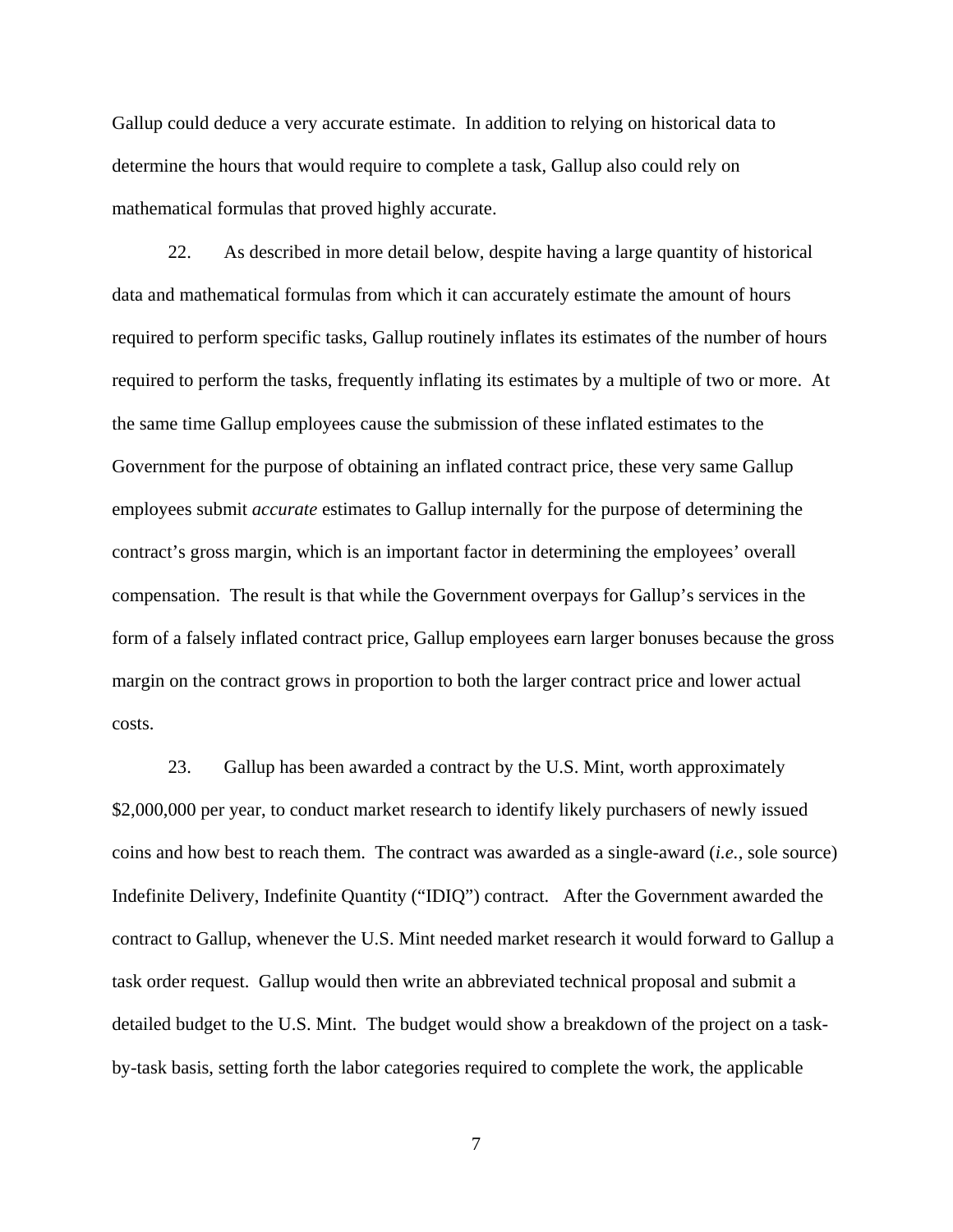labor rate (containing direct labor, overhead and fringe benefits, General and Administrative costs, and profit) for each labor category, and the number of hours needed per labor category. The Government would rely on this budget detail in order to justify Gallup's price and assess its cost-reasonableness. Because the contract was a sole source contract, the Government had no competing bids against which it could evaluate the reasonableness of Gallup's pricing or costs, and relied instead on the accuracy of Gallup's cost and pricing data.

24. Whenever the Mint needed work under the contract, Sameer Abraham, the Gallup Senior Research Director and partner responsible for the contract, would submit a proposed budget to the Mint. In this budget, Gallup would inflate the number of hours required to complete the work, usually by a multiple of two or three times the number that would be justified by historical experience.

25. Meanwhile, Gallup would create an internal budget for the contract in Gallup's project management system. In this internal budget, Abraham would include a realistic number of hours required to complete the work in the contract, based on historical data. This realistic number would be used by Gallup for purposes of tracking the progress of the contract, and ultimately, determining the gross margin on the contract.

26. Based on the inflated numbers submitted by Abraham on behalf of Gallup, the Mint would agree to a fixed-price contract. The Mint would ultimately pay Gallup the inflated price, which had been based on Gallup's grossly inflated estimate of the hours it would take to complete the work.

27. Over the course of approximately 20 task orders, Abraham's internal estimates of the number of hours that would be required to complete the work would invariably turn out to be accurate. At the same time, the estimates of hours that Abraham would submit to the Mint, and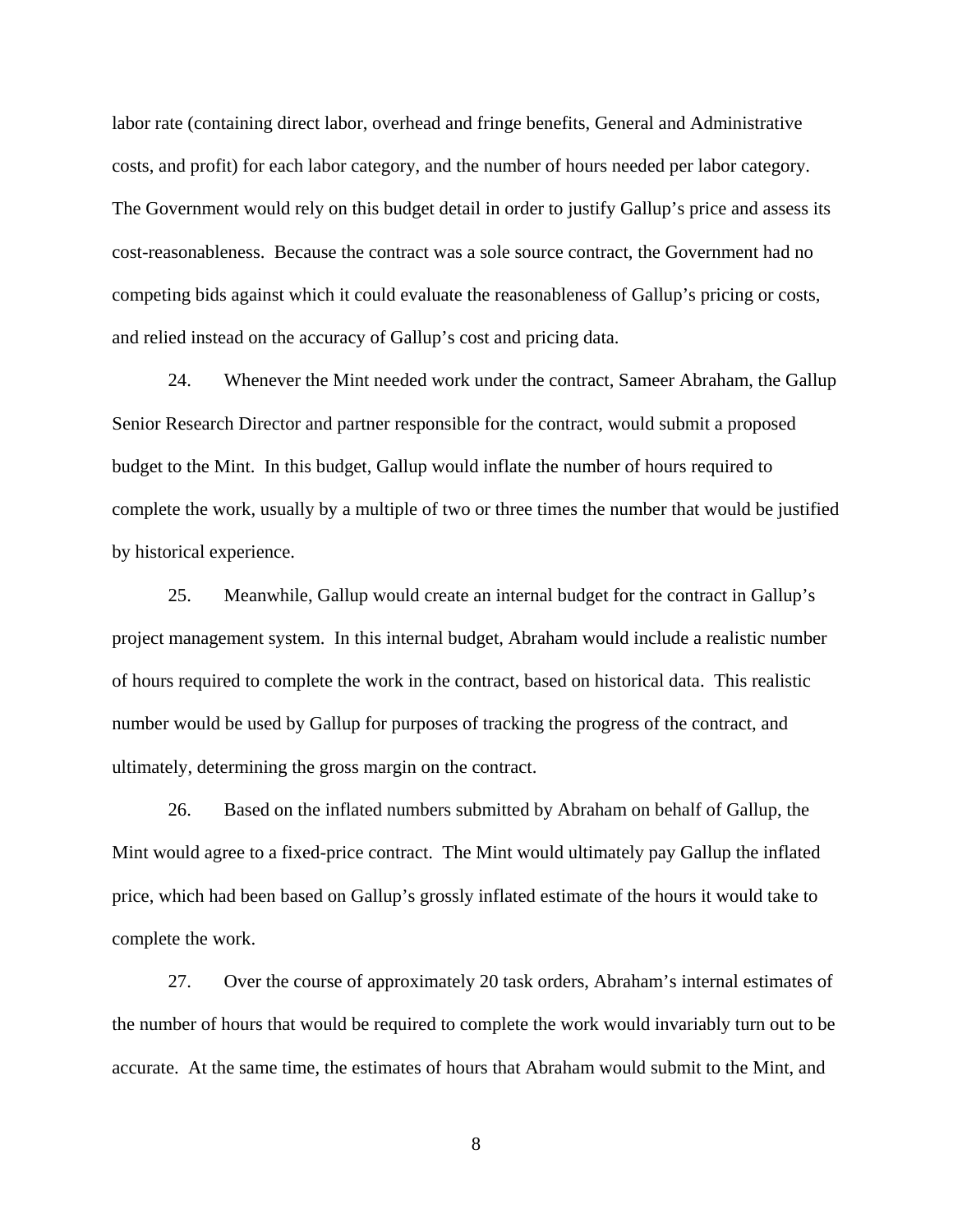upon which the Mint would agree to a contract price, would invariably turn out to be two or three times the number of hours that were actually required to complete the work.

28. In the case of the Mint contract, Abraham asked the Relator to prepare some of the budgets using the inflated estimates for submission to the Mint. Abraham would subsequently take these same budgets and revise them to reflect the realistic, lower estimates of hours needed for use in developing Gallup's internal budgets and gross margins. When modifying the budgets in this manner, Abraham simply crossed out the inflated numbers of estimated hours that Gallup had submitted to the Government, and, in their place, wrote in the accurate numbers of estimated hours. An example of one such document, with the cross outs and replacement numbers written in Abraham's own hand, is attached hereto as Exhibit 1.

29. By inflating the number of hours in the proposal to the Mint, Abraham earned more money for Gallup, which got paid more under the contract because of the inflated estimate of hours. Abraham also earned additional compensation for himself, since his compensation was based, in part, on the huge gross margin that Gallup received under the contract.

30. Abraham has engaged in the same kind of misconduct in connection with Gallup contracts with the U.S. Passport Agency. Gallup has provided services to the U.S. Passport Agency under a contract worth \$2,700,000, and in May 2009 entered into negotiations with that agency for a 5-year sole source contract worth \$25,000,000. The contract required the contractor to conduct large nationwide surveys to be used in predicting the increase in the number of passport applications that would result from changes in border laws governing travel by United States citizens across the Mexican and Canadian borders. The Passport Agency asked Gallup to submit a justification for issuing a sole source contract, along with detailed pricing information that would be used to justify a contract price.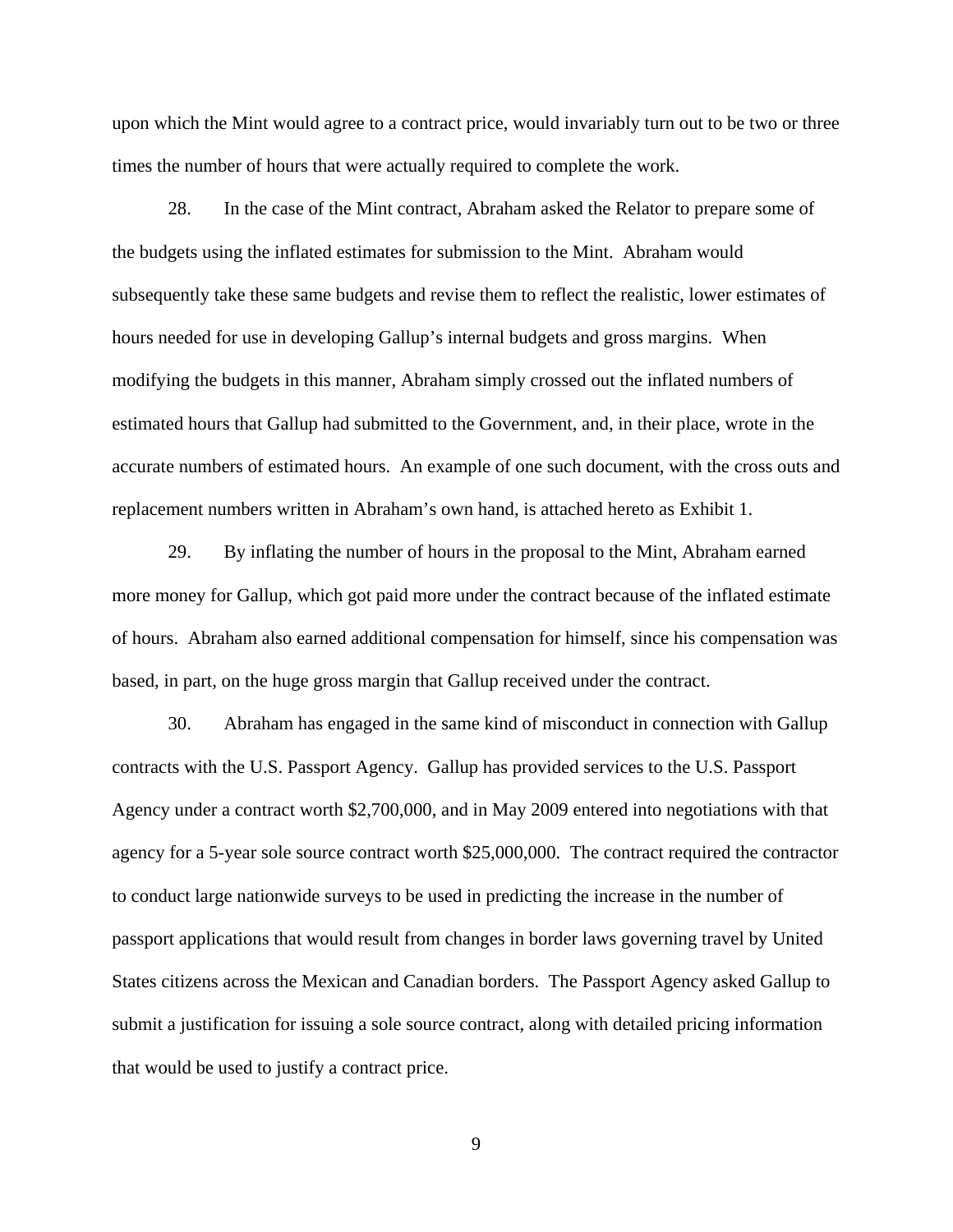31. During negotiations with the Government for the Passport Agency contract, under Abraham's direction, Gallup submitted detailed budgets with vastly inflated hours. For internal budgeting and compensation purposes, however, Abraham provided Gallup with realistic -- and far lower -- estimates of the hours required to complete the tasks.

32. In or about mid-June 2009, when preparing the bid for the Passport Agency, Abraham instructed the Relator to use the same hours for this contract as Gallup had used in bidding for a prior contract. The Relator reviewed these hours and saw that they greatly exceeded the number of hours that Gallup had actually expended in performing the prior contract. The Relator then called Dawn Royle, a project manager, and confirmed with her that the numbers were inflated. Royle told the Relator that it would be more appropriate to input the hours that had actually been incurred on previous jobs than to use the inflated estimates that had been used to bid on earlier jobs, but which had nothing to do with the actual hours incurred.

33. On or about July 15, 2009, Abraham came into the Relator's office to talk about the bid on the Passport Agency contract. Abraham stated that he had just met with the Department of State and that the meeting had gone well. Abraham boasted that he had proposed a \$28,000,000 bid to the State Department; this figure was based on even higher levels of "estimated hours" than the already highly inflated estimated hours that Abraham had asked the Relator to prepare.

34. After submitting the bid based on these hours, Abraham instructed the Relator to lower the hours to a realistic level and input the realistic hours into Gallup's internal tracking system.

35. Almost immediately after these events, the Relator met with Gallup officials Kurt Cox and Julie Curd and informed them of what had occurred.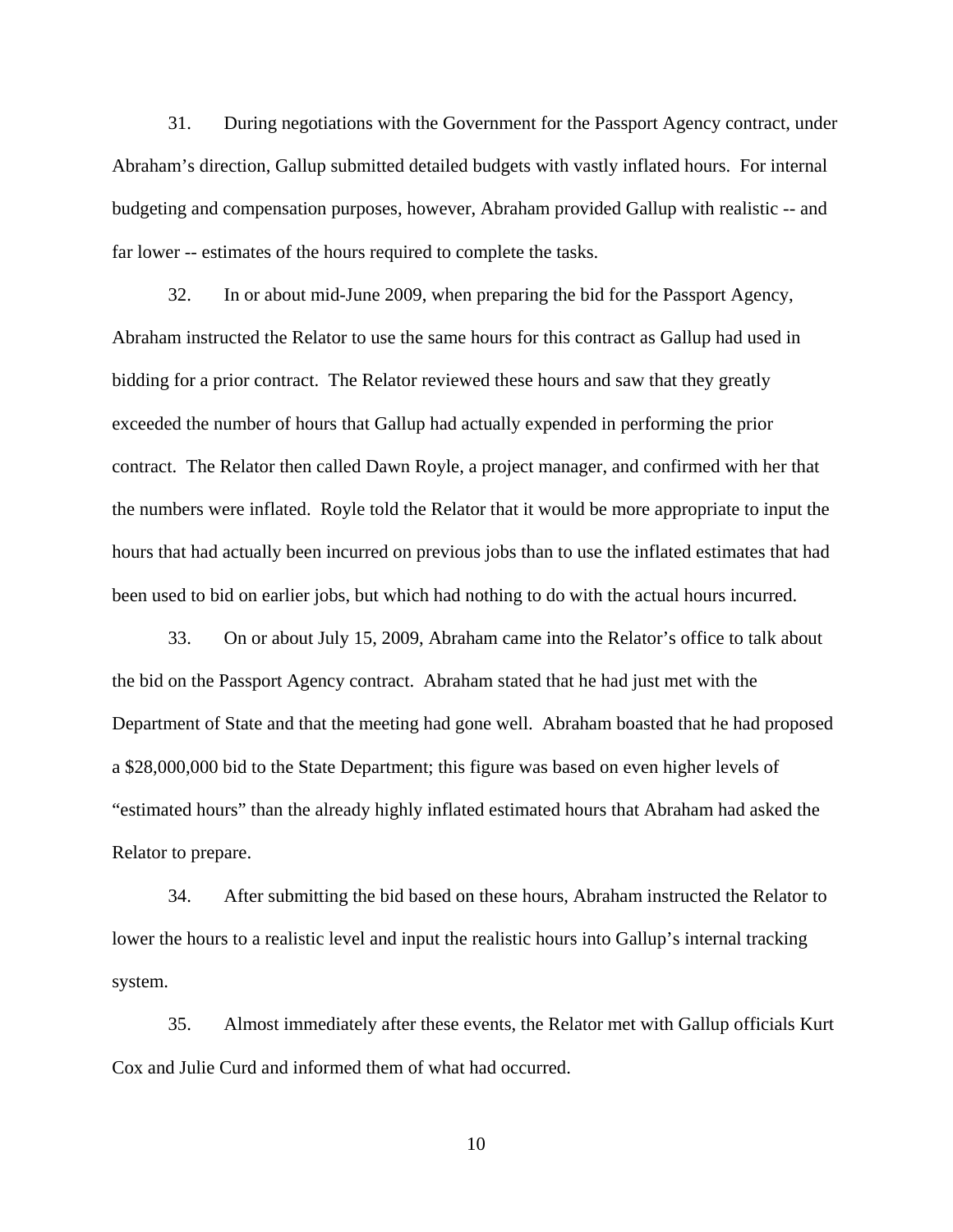36. Abraham has engaged in the same kind of misconduct -- *i.e.*, knowingly submitting to the Government inflated estimates of the hours required to complete various tasks, and thereby inflating the contract price -- in connection with other Government contracts, including a Gallup contract with the NHTSA valued at \$2,000,000 per year.

37. Another Gallup partner, Timothy Blass, also engaged in defective pricing in connection with several Government contracts, but with a slight variation on Abraham's scheme. Formerly a cost accountant with a Government contractor, Blass was very familiar with Government cost accounting rules

38. Blass was Gallup's partner responsible for a contract with the Air Force Materials Command, valued at \$10,000,000 over 5 years. After ascertaining from the Government's contracting officer the maximum price the Government would be willing to pay for the work, Blass instructed the Relator to prepare a budget for the contract using a method that is known is "back-in pricing." Blass told Relator to determine the number of hours for each labor category not on the basis of Gallup's knowledge of the hours that would most likely be required to complete the work, but instead, on the basis of the number of hours that Gallup could bill for the contract to reach the maximum allowable price. In other words, Blass worked backwards from the price the Government was willing to pay, fabricating "estimates" of labor hours that would justify that price.

39. Unlike Abraham, Blass would initially instruct Relator to prepare an internal budget that had the same estimate of labor hours that was used in the proposal submitted to the Government. After Gallup started performing the contract, however, Blass would instruct the Relator to start reducing the number of hours in the internal budget to reflect the number of hours actually required to complete the task.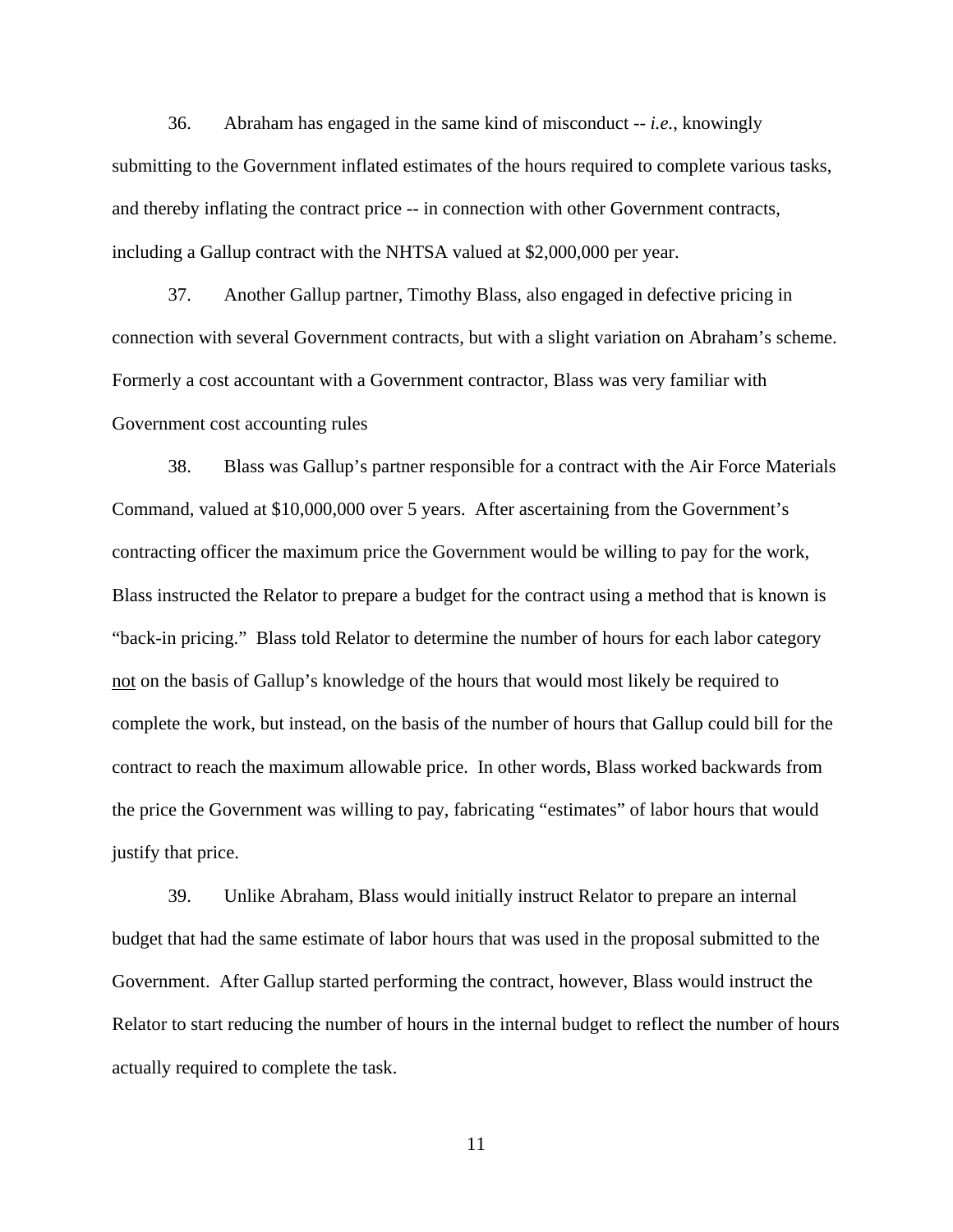40. Blass engaged in similar misconduct involving "back-in pricing" on other Government contracts, including a subcontract with Battelle National Labs (under a prime contract with the Department of Energy) worth \$4,000,000 over five years; a subcontract with Stanford Research Associates ("SRA") (under a prime contract with FEMA) worth \$12,000,000 over five years; a contract with the FAA worth \$8,500,000; and other Government contracts, including one with the U.S. Navy. With respect to each of the subcontracts, Blass knew that the projects were being paid for by the federal government, and he caused Gallup to present invoices to the prime contractors with the specific intent that these invoices would be passed on to, and paid by, agencies of the United States Government.

## **B. Shifting Costs from Fixed-Price to Cost-Plus Contracts**

41. Abraham is also the partner responsible for a Gallup contract with SAMHSA, part of DHHS, to provide consulting services in connection with a study on bullying and teen suicide. The contract is a cost-plus contract valued at \$10,000,000 over a five-year period. Under this contract, Gallup submits invoices to DHHS in which it sets forth, in detail, the actual hours and costs incurred on the contract. Under this contract, Gallup can bill up to a contractuallyspecified number of hours, receiving compensation from the Government for each hour billed. However, Gallup has in reality managed to perform the specified work in fewer hours than the maximum, compensable hours specified in the SAMHSA-DHHS contract. To enable Gallup nonetheless to bill DHHS the maximum amount of hours for which the contract would provide compensation, Abraham has manually removed hours incurred on *other* contracts, which are fixed-price contracts, from the time records for those projects and, instead, falsely billed the hours to the cost-plus contract with SAMHSA. Abraham has stated in the Relator's presence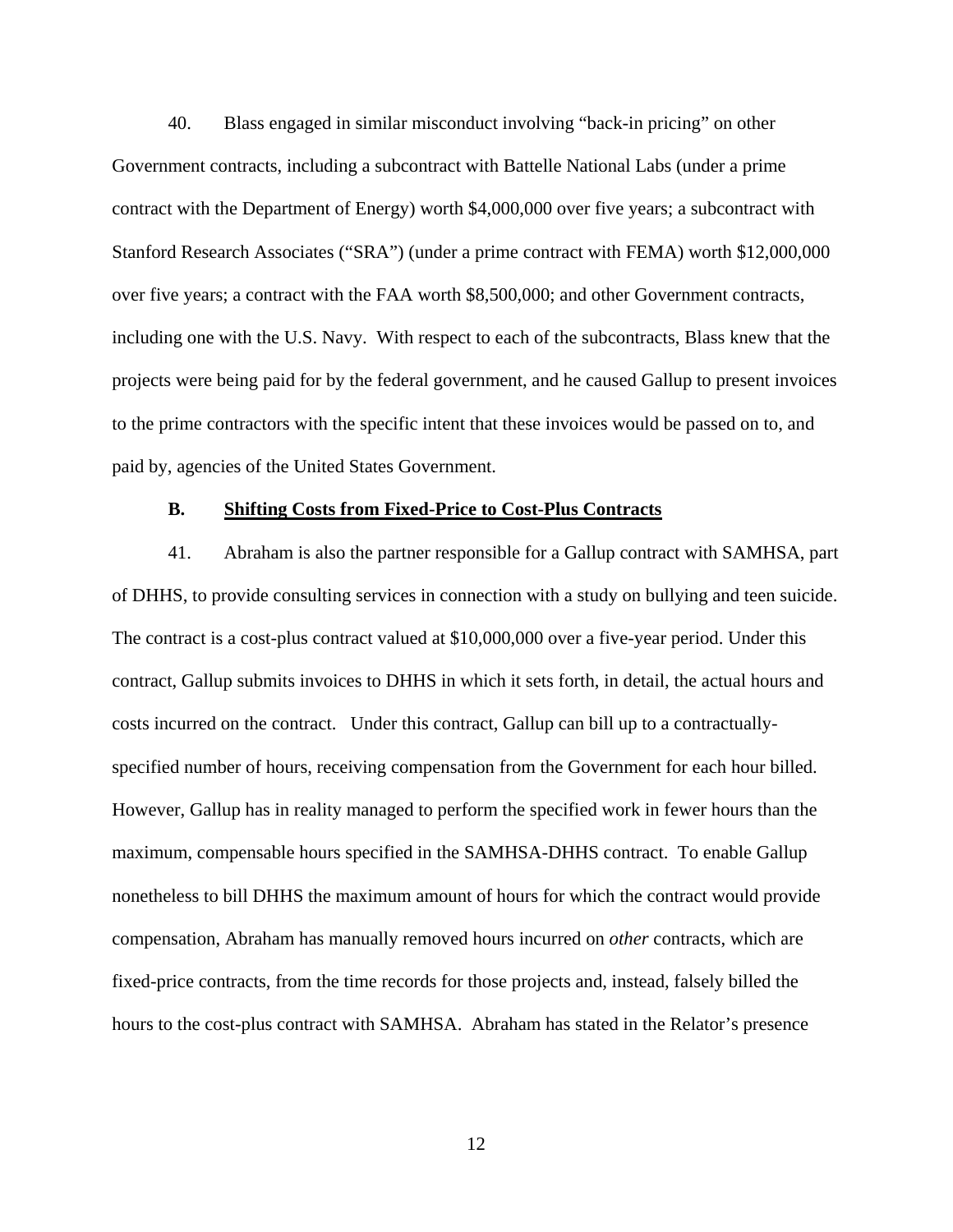that he has submitted these falsified records to the Government so that Gallup is not "leaving money on the table."

42. By engaging in this scheme, Abraham benefits in two different ways. First, by lowering the number of man-hours attributed to Gallup's fixed-price contracts, Abraham reduces the apparent cost of performing those contracts, thereby increasing the apparent gross margin – and his own compensation -- on those contracts. Also, because Gallup bills DHHS for "work" that wasn't actually performed on the SAMHSA contract, Gallup is paid additional revenues on that contract without incurring any real additional costs, which increases the gross margin (and again Abraham's compensation) on the SAMHSA contract as well.

43. Because of this scheme, Gallup not only gets paid for additional labor "costs" that were not actually incurred, but also earns inflated profits in the form of "award fees" from DHHS. These incentives, which are designed to encourage contractors to meet or exceed contract criteria, are calculated by the awarding agency based on a percentage of total costs.

44. In addition to shifting costs from fixed price contracts to the cost-plus SAMHSA contract, Abraham improperly upgraded the labor categories and thus hourly rates for specific individuals working on the contract, resulting in higher labor charges being billed to DHHS. Abraham would not upgrade the labor categories for these individuals for Gallup's internal billing purposes, which resulted in Gallup billing the Government much higher rates for these individuals than Gallup would use in its own tracking system. Abraham also engaged in this practice of improperly upgrading labor categories and rate structures in connection with bids submitted on other Government contracts, including two additional contracts with SAMHSA. In addition, Abraham would sometimes use different hourly rates for the same labor categories in connection with different bids on Government contracts.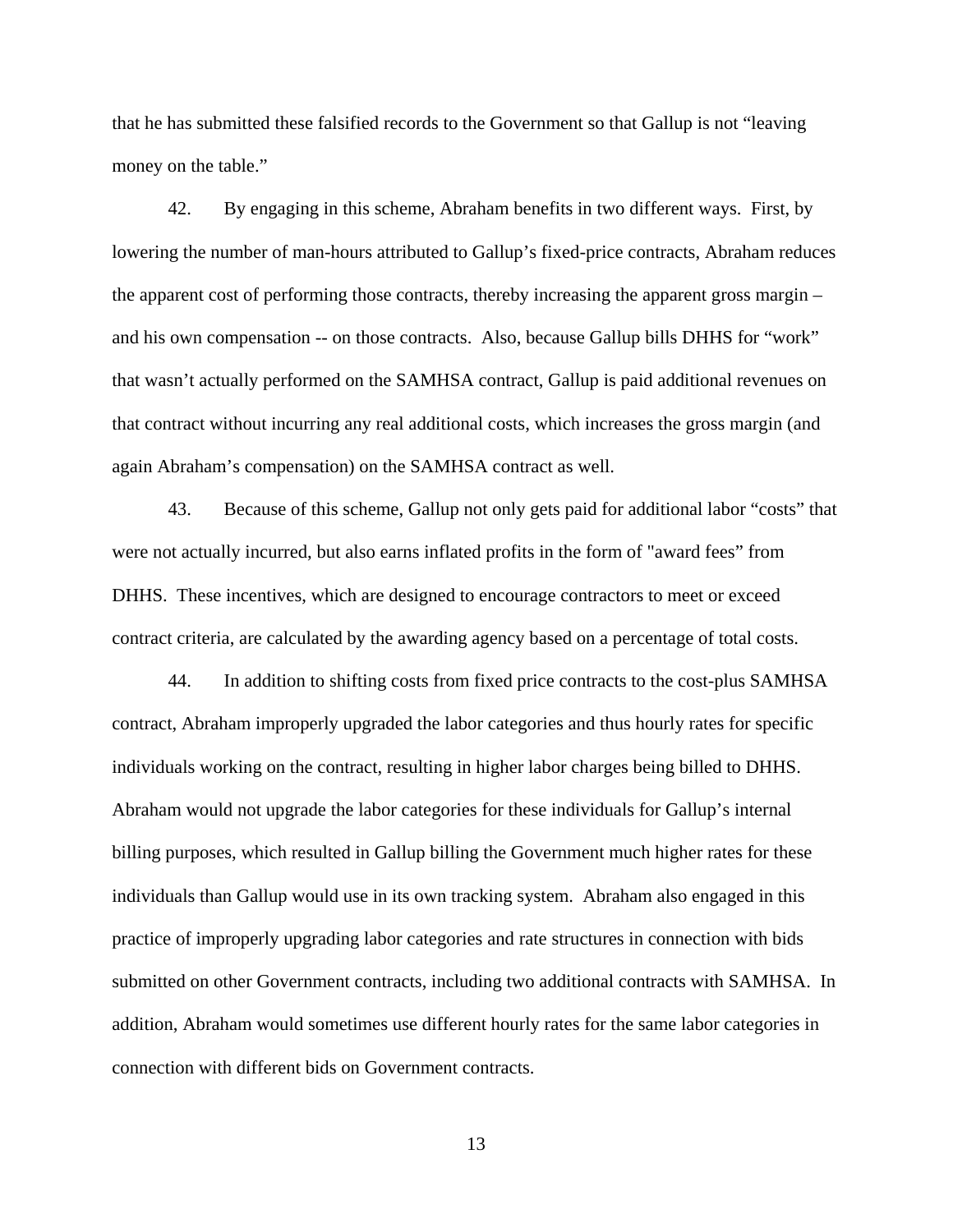45. As early as February 2009, several principals of Gallup became aware of this cost-shifting scheme, including Julie Curd, the Government Division manager; Mary Yukiatis, the SAMHSA project manager; and Holly Alger, the Contract Administrator for the SAMHSA project. Gallup conducted a review of the invoices submitted to DHHS, during which it confirmed that Abraham had been switching hours for multiple people involved in the SAMHSA project. As a result of this review, Gallup decided to remove Abraham's ability to manually adjust the hours attributed to projects, and to make sure that new invoices reflected the correct amounts of hours. However, Gallup decided not to report anything to the Government about its prior misconduct in connection with the project. On numerous occasions, Yukiatis voiced her concern to partners and management about possible fraud and expressed the view that Gallup was violating the law. Her concerns were ignored.

# **C. Unlawful Conflicts of Interest**

46. In or about March 2009, Gallup was awarded a \$15 million contract by the U.S. Army's Joint Contracting Command in Baghdad, Iraq, with two additional option years at \$15 million per year, to provide polling and focus group services within Iraq. During the process of procuring this contract, Gallup exercised undue influence over the award process, actually writing the Request for Proposal ("RFP") that the Army's contracting officer issued, and which Gallup answered with a proposal that was tailor-made to match the request it had written.

47. Gallup originally wrote the RFP so the contract could be awarded only to a company with characteristics – for example, 70 or more years of polling experience – that were unique to Gallup. The RFP was subsequently revised so that the contract could be awarded to a company with 10 or more years of polling experience, but even under the revised requirements, Gallup's authorship of the proposal gave it a great competitive advantage over any other bidder.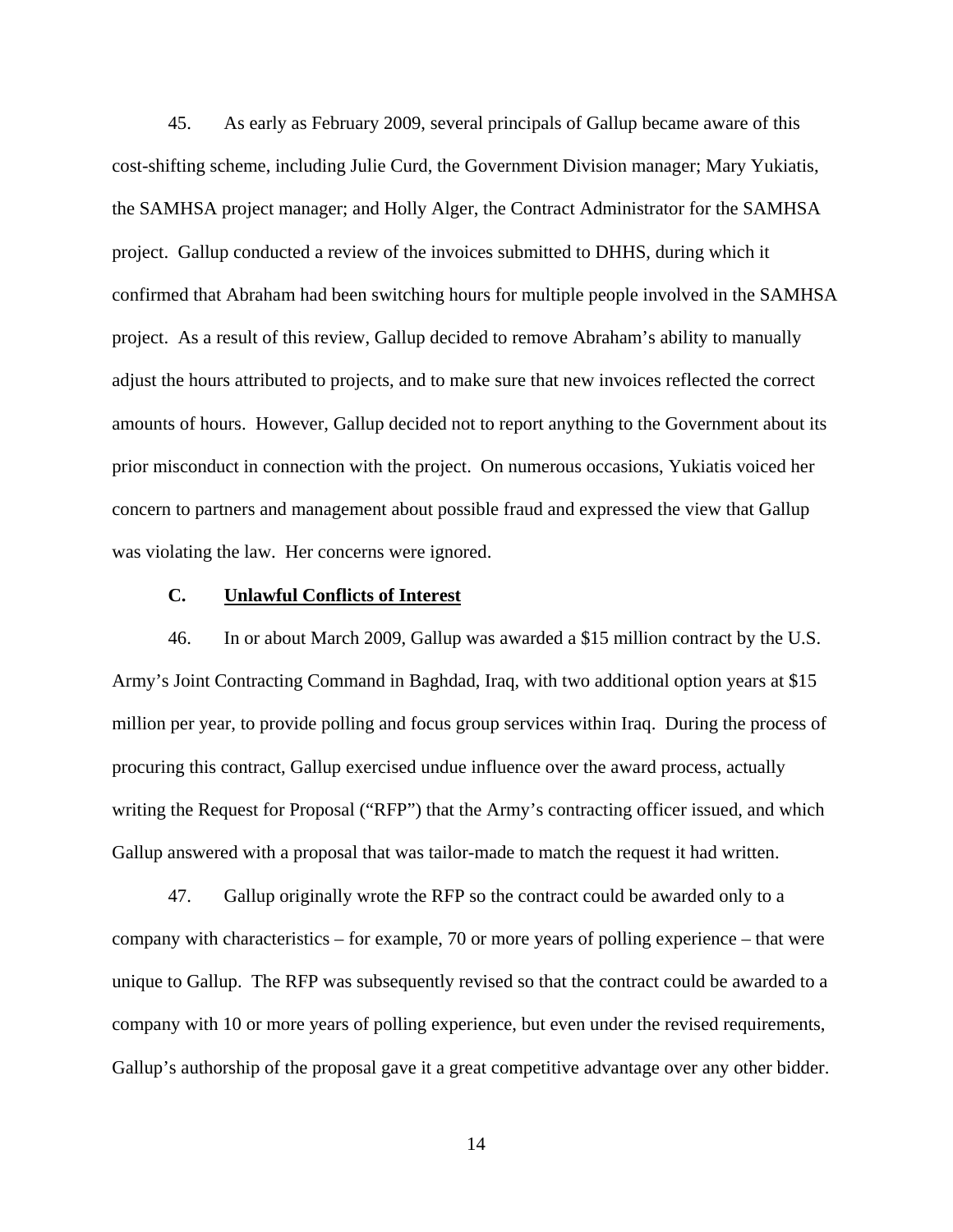In a weekly meeting at Gallup involving Government Division manager F. Warren Wright, Chris Stewart, and others, Wright and Stewart joked that they had performed a word-count comparison between the RFP written by Gallup and the one released by the Army, and had found that the two documents were identical. Stewart also indicated that someone within the Government had tipped off Gallup to pricing information that enabled Gallup to lower its bid below any competition. They specifically asked the Relator not to say anything about these matters to Gallup's legal counsel.

48. Relator has been told that Gallup has been substantially inflating the costs incurred on the contract, marking up subcontractor costs by 100 percent before invoicing the Army. All of the actual data collection under the contract is performed by an Iraqi subcontractor, Asharq, using local Iraqis. Ashark employees enter all of the results into a database and then transfer the data to Gallup for analysis. Gallup devotes minimal time to analyzing the data before transmitting a report to the Army. Nonetheless, Gallup's profit margin on the contract is nearly 100 percent. This Army contract is the most profitable contract in the history of Gallup, accounting for a substantial percentage of Gallup's overall profits in the period since the company won the contract. Gallup has a similar but smaller contract in Afghanistan.

49. Gallup also contracted with the Government in the face of a clear conflict of interest in securing work from FEMA. During Gallup's successful effort to win the a FEMA contract valued at \$12,000,000 over five years, Gallup employees simultaneously were engaging in discussions with a high-level FEMA employee, Timothy Cannon, who had played a role in the award of the contract, concerning a potential job with Gallup. Although Gallup has performed this work under a \$12 million, five-year subcontract with Stanford Research Associates (SRA), SRA is a pre-approved contractor that merely serves as a go-between between FEMA and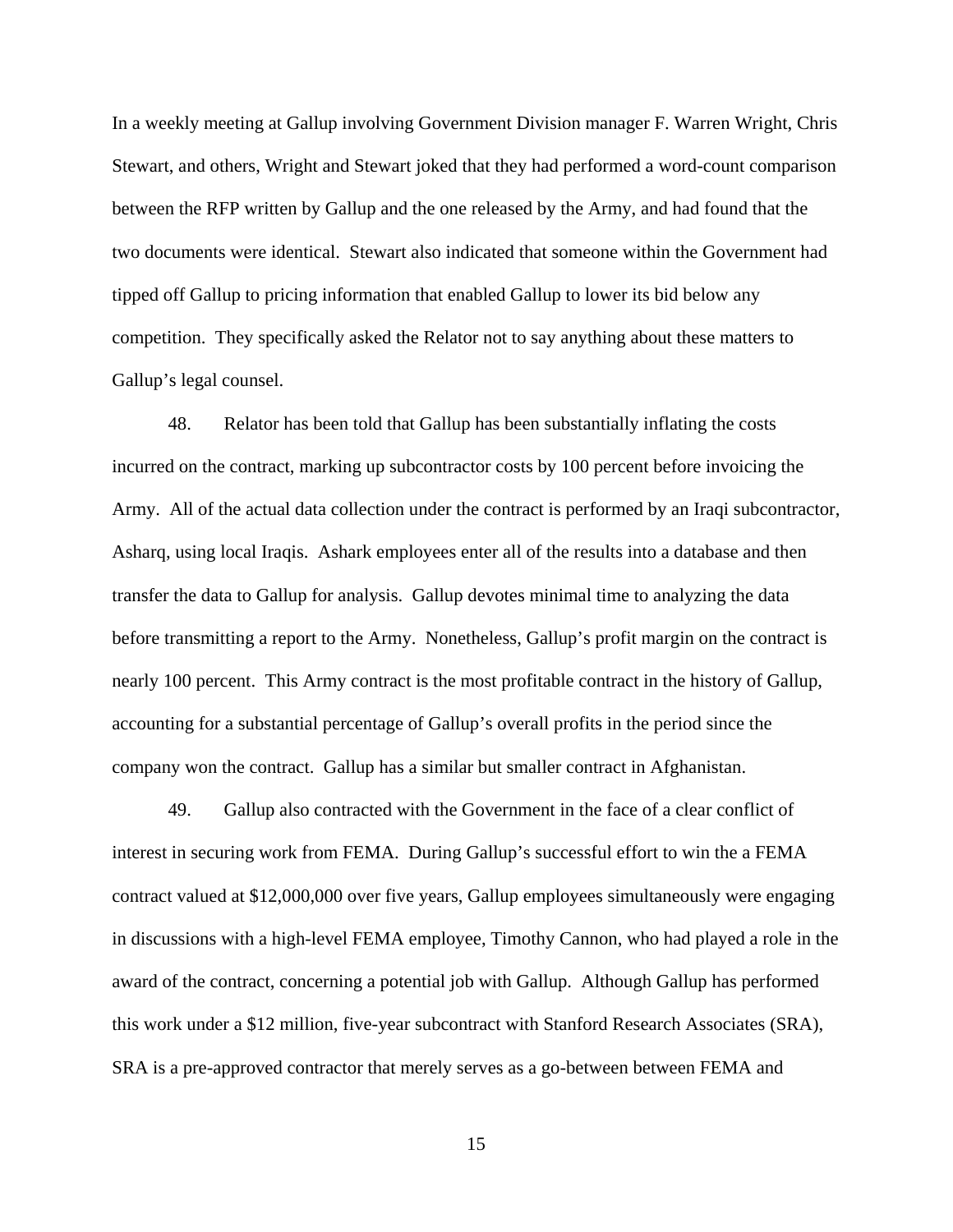Gallup, and does not actually perform any work in connection with the services provided by Gallup.

50. The Relator has heard that Timothy Blass, with the support of Gallup's then-Managing Partner of the Government Division, director F. Warren Wright, promised Cannon a position at Gallup if Gallup was successful in winning the subcontract. Gallup was awarded the subcontract, and several months later, Gallup offered Cannon a position at Gallup as a partner.

51. When Relator learned that Cannon had been offered the position and that Cannon had played a role in the award of the FEMA contract, Relator immediately reported his concerns to Julie Curd and another Gallup employee, Kirk Cox. Gallup then revoked the offer of employment to Cannon a few weeks before he was scheduled to start working at Gallup.

52. Julie Curd, who replaced Wright as manager of the Government Division, told the Relator that Wright knew this conduct was illegal because he had previously been caught and reprimanded for offering jobs to other Government employees while Gallup was attempting to win contracts from their respective agencies.

53. The Relator also learned that, in its invoices to FEMA, SRA has been marking up Gallup's work by an excessive amount -- as much as 40% over Gallup's invoiced price -- despite the fact that SRA is simply functioning as a go-between that performs no substantive work on the contract.

54. Gallup's principals are fully aware of the misconduct alleged by Relator, and they have credible evidence that this misconduct has in fact occurred. Nonetheless, Relator is informed and believes that Gallup has not self-reported its misconduct to Government officials, despite Gallup's legal obligation to do so.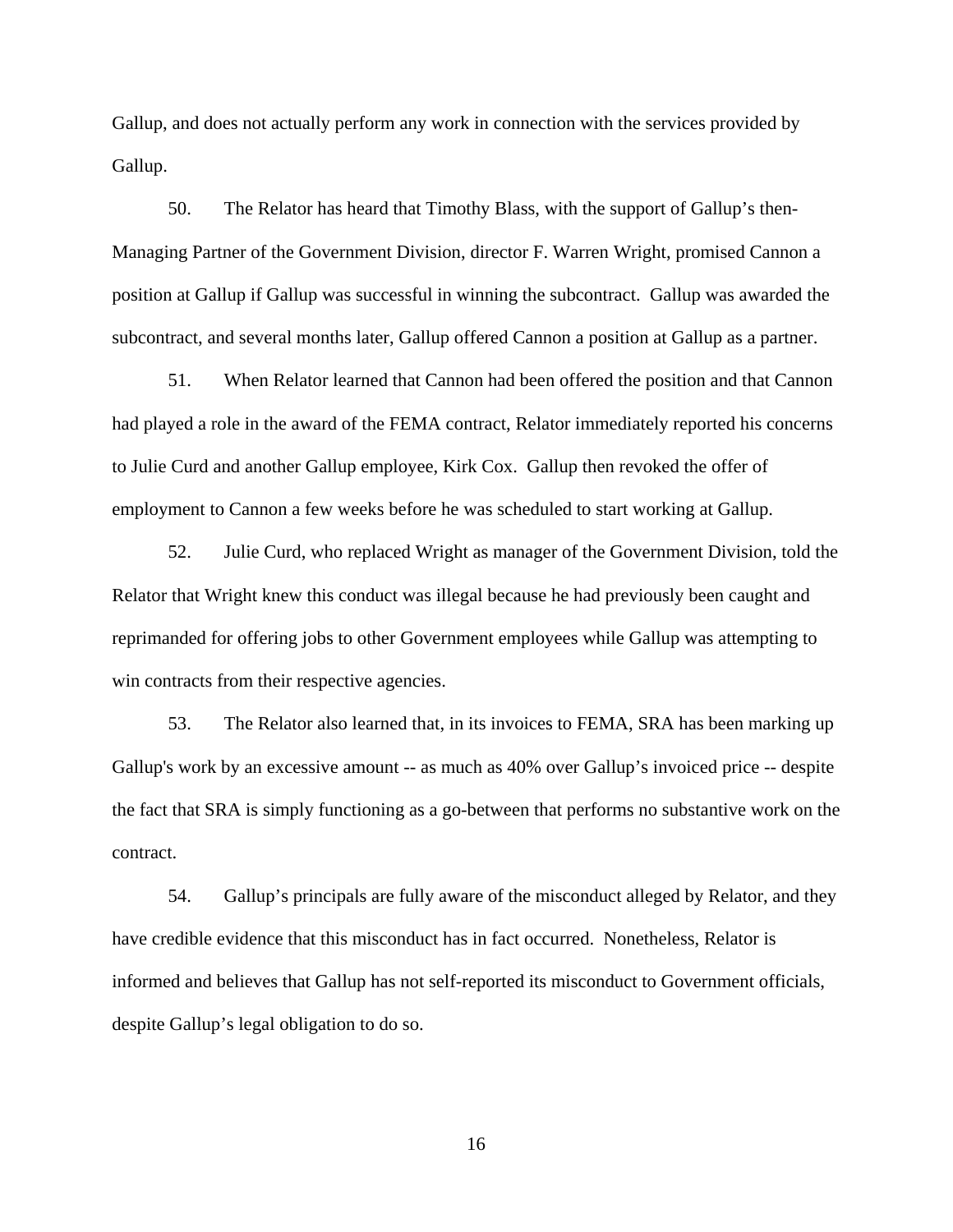#### **DEFENDANT'S WRONGFUL DISCHARGE OF PLAINTIFF**

55. On February 24, 2008, Plaintiff started work at Gallup as Director of Client Services. This was a new position at Gallup that involved developing all new Government proposals, and which gave Plaintiff a perspective on all of Gallup's bidding and pricing activities involving Government contracts. Plaintiff initially reported directly to F. Warren Wright, who was the managing partner in charge of Gallup's Government Division.

56. In or about April 2008, Plaintiff first began to observe what he reasonably believed to be defective, falsely inflated pricing of contracts. He observed Abraham putting in one level of hours for purposes of preparing a bid for Government work, and then, before the project was registered internally in Gallup's system, reducing the numbers of hours for Gallup's internal purposes. Plaintiff also observed that, once Gallup began performing the work, the actual hours worked matched almost exactly the level that the partner had estimated for Gallup's internal purposes, a significantly lower level than the hours on which Gallup had based the bid for the Government.

57. Plaintiff promptly reported this activity and expressed his concerns about the same to F. Warren Wright, the Managing Partner for the Government Contracts Division. Wright dismissed Plaintiff's concerns, telling him that he did not understand Government contracting.

58. In or about September 2008, Gallup began to implement a new set of compliance procedures related to its Government contracts. Plaintiff attended a series of meetings to discuss compliance issues. During this time period, Plaintiff informed Gallup managers that he had observed what he now recognized to be defective, falsely inflated pricing.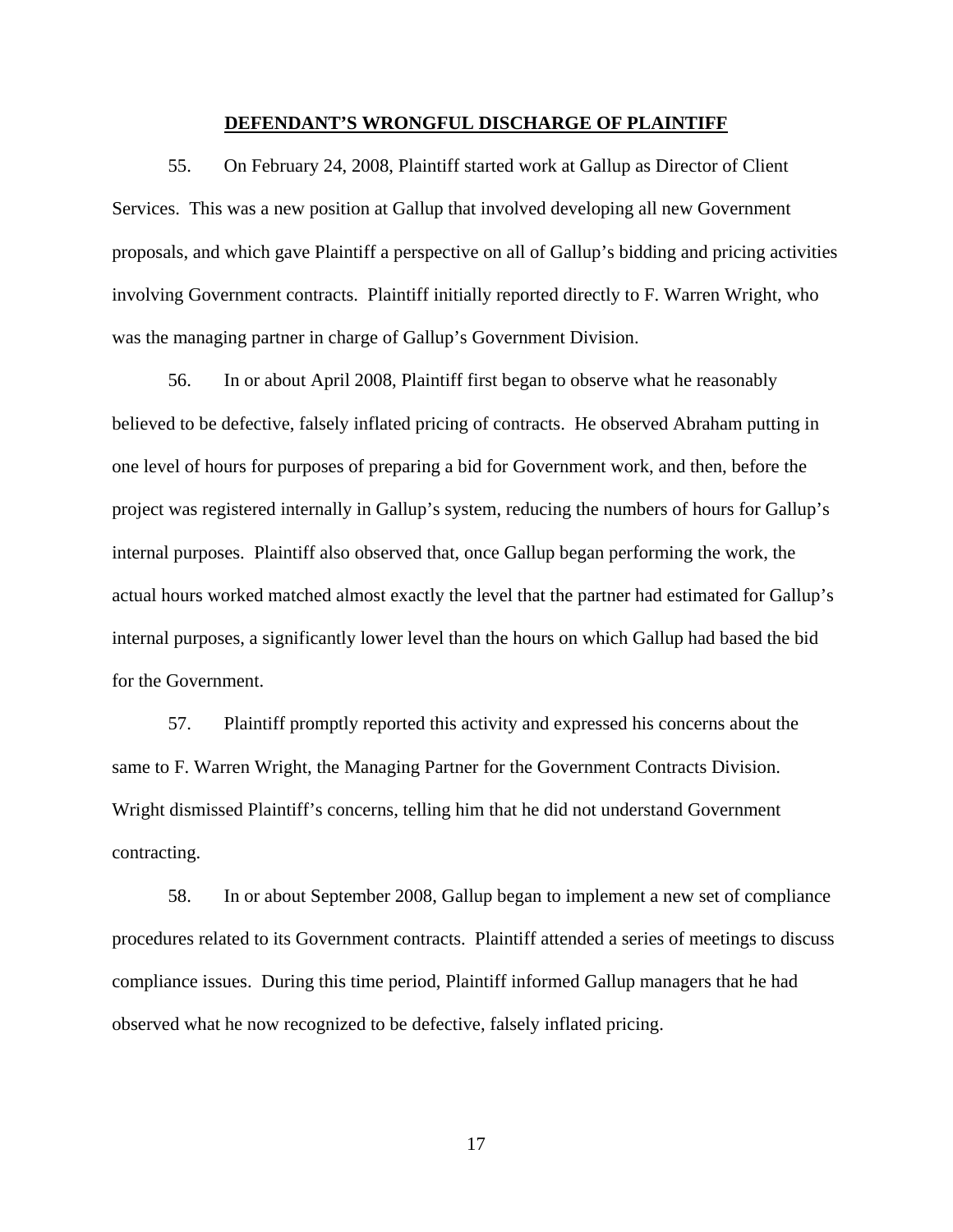59. During late 2008 or early 2009, Plaintiff attended a week-long training session on compliance issues. In or about January 2009, Plaintiff met with Elaine Cardenas, Gallup's Business Development Manager, and told her about what he had observed concerning defective pricing. Cardenas told Plaintiff that she had brought up billing problems in the past, but had always lost that battle to the partners. Cardenas suggested that Plaintiff bring his concerns to the attention of Julie Curd, who was the director of operations for Gallup's Government Division.

60. Shortly afterwards, Plaintiff met with Curd. Plaintiff discussed in detail all the fraudulent activities he had observed and who had been involved. Plaintiff also showed her some examples where Abraham had used one set of hours when submitting a Government bid, and a more realistic, lower set of hours for purposes of Gallup's internal tracking system. Curd told Plaintiff she had been suspicious of this kind of activity for some time. She asked Plaintiff to gather more documentation related to his claims, and scheduled a follow-up meeting with Plaintiff and other Gallup officials.

61. In or about February 2009, after a meeting with high-level Gallup officials, Plaintiff was instructed that he should not confront any partner about suspected wrongdoing, and that he should continue to follow the partners' instructions even if he were asked to prepare documentation that he considered to be inaccurate. Plaintiff was told that if he were asked to assist anyone with something he believed was wrong, he was to comply with the request and report the matter either to Curd or to company legal counsel.

62. After Plaintiff received these instructions, he observed over the next several months that Gallup's practice of falsely inflating prices was getting worse rather than better, and he continued to bring these matters to the attention of Curd. Curd told Plaintiff that she had been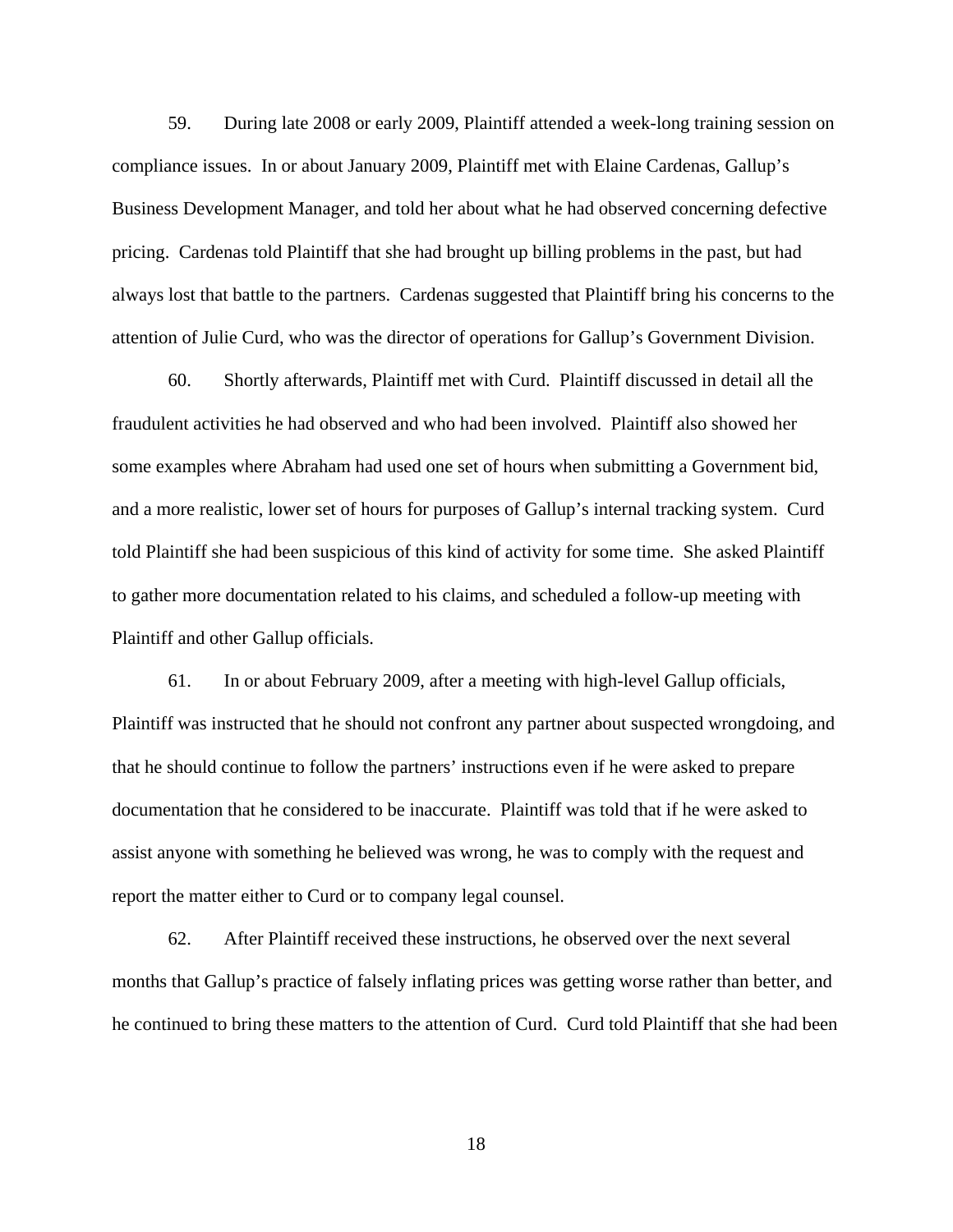proposing reforms to Gallup's Executive Committee but had been meeting intense resistance. She said the committee considered her to be an "extremist."

63. During this same time period between February and July 2009, Plaintiff learned that Wright, the Government Division Manager, was being accused of racial and sexual discrimination at Gallup. Wright was asked to leave his position as Government Division Manager and, instead, to take on a position where he would only be managing other men. Curd replaced Wright as Government Division Manager. During this time period, Plaintiff because increasingly concerned that Gallup appeared unwilling to address any of his compliance concerns.

64. Based on his outstanding performance during his first year at Gallup, Plaintiff was awarded the maximum pay raise of the employees who were in his "entering class," and his employment evaluations stated that his performance was outstanding.

65. On July 23, 2009, Plaintiff met with Curd and again expressed his concerns about Gallup's overcharging on Government contracts. Plaintiff specifically expressed his concern about a Government contract where Gallup was submitting a bid for approximately \$25,000,000 when, in reality, Gallup knew it would only incur hours that would support a bid of approximately half that amount. Plaintiff specifically stated that he observed the overbilling of contracts not only to be persisting, but to be getting worse. He further told Curd that if Gallup was not going to report these issues to the Government, then he would report them to the Department of Justice himself. Curd stated that she also was frustrated and that the Executive Committee were "hypocrites." However, Curd encouraged Plaintiff not to report the matters externally, but instead, to keep working with Gallup to help bring about change internally.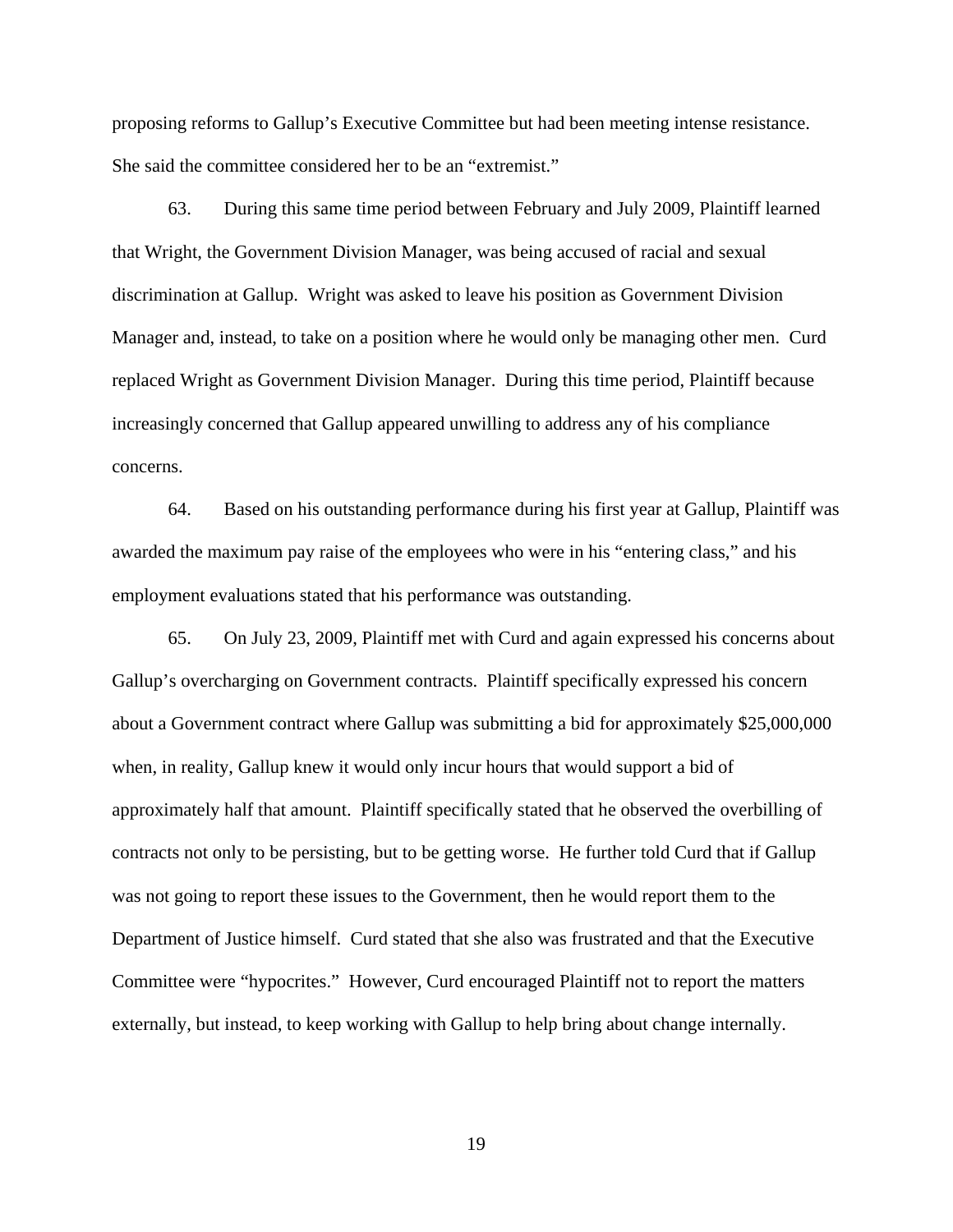66. When Plaintiff next came into work the following day on the afternoon of July 24, 2009, he received a voicemail from Curd telling him to see her in her office immediately. In her office, Curd told Plaintiff that Gallup was terminating his employment effective immediately. Curd said this was not her decision, but rather was the decision of Gallup's Chief Counsel, Steve O'Brien. Plaintiff requested a meeting with O'Brien.

67. An hour after he was terminated by Gallup, Plaintiff met with O'Brien and asked O'Brien why he was being fired. O'Brien first claimed it was for performance reasons, which Plaintiff responded was unlikely given that Gallup had lauded him for his outstanding performance during his first year. O'Brien next claimed Gallup was firing Plaintiff because he had supposedly refused a request to retrieve some documentation from Gallup's computer system to assist Gallup in responding to a procurement ethics survey. Plaintiff responded that he had in fact done everything he could to find such documentation, but that he found that the documentation had been deleted from Gallup's computer system, and he had immediately informed his superiors of that fact. Finally, O'Brien admitted unambiguously the real reason that Gallup had fired Plaintiff, stating: "When you start talking about going to the Department of Justice, I don't trust you anymore."

## **COUNT I: Knowingly Presenting False Claims**  (31 U.S.C. § 3729(a)(1) (2008), § 3729(a)(1)(A) (2009))

68. Plaintiff re-alleges and incorporates the allegations contained in paragraphs 1 through 67, as if fully set forth herein. This Count is a civil action against Defendant for violating 31 U.S.C. § 3729(a)(1) (2008) or, alternatively, 31 U.S.C. § 3729(a)(1)(A) (2009), to the extent that this provision may apply to conduct that preceded its enactment on May 20, 2009.

69. In connection with numerous Government contracts, Defendant has knowingly presented, or caused to be presented, false claims for payment to officials or employees of the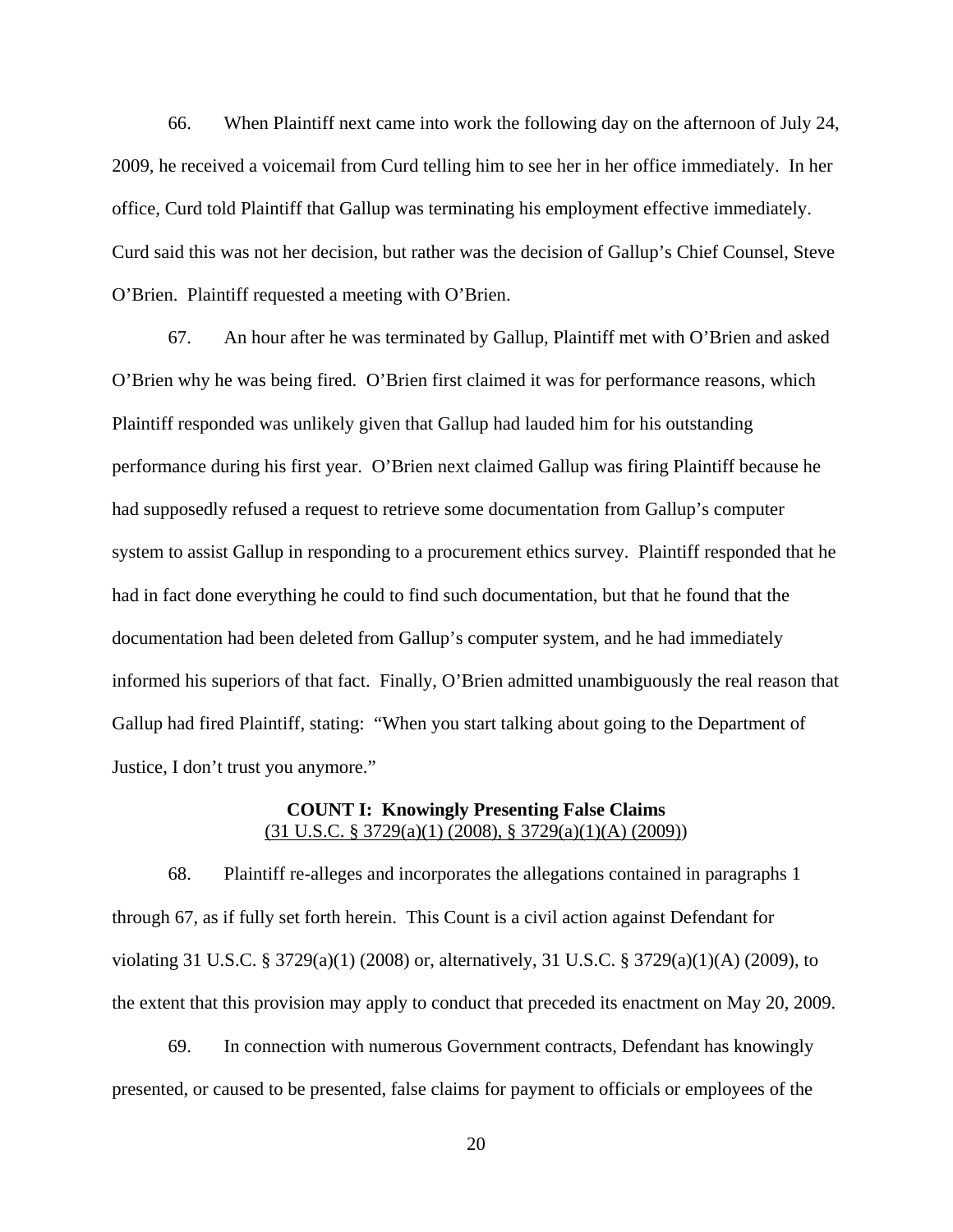United States Government. The false claims include all claims that Gallup has submitted to the Government under contracts that Gallup fraudulently induced the Government to award based on certified cost or pricing data that was defective under the Truth in Negotiations Act. The false claims also include all claims on which Gallup has falsely sought reimbursement for labor costs incurred on contracts other than the government contract to which the labor was being billed. Finally, the false claims include all claims that Gallup has submitted under contracts that it obtained through improper influence or other related misconduct.

70. Because of the Defendant's conduct under this Count, the United States has suffered actual damages of at least \$10 million.

# **COUNT II: False Statements or Records**  (31 U.S.C. § 3729(a)(2) (2008), § 3729(a)(1)(B) (2009)

71. Plaintiff re-alleges and incorporates the allegations contained in paragraphs 1 through 70, as if fully set forth herein. This Count is a civil action against Defendant for violating 31 U.S.C. § 3729(a)(2)(2008) or, alternatively, 31 U.S.C. § 3729(a)(1)(B)(2009), to the extent that this provision may apply to conduct that preceded its enactment on May 20, 2009.

72. In connection with numerous Government contracts, Defendant has knowingly made or used, or caused to be made or used, false statements for the purpose of getting false or fraudulent claims paid or approved by the Government. Defendant has made or used these false statements, or caused them to be made or used, with the specific intent to get paid by the United States Government. These false statements include, among other things, the inaccurate "cost and pricing data" that Gallup has submitted to the Government as an estimate of its costs and prices to perform the government projects discussed herein. The false statements also include Gallup's certifications of the accuracy and completeness of this cost and pricing data, along with other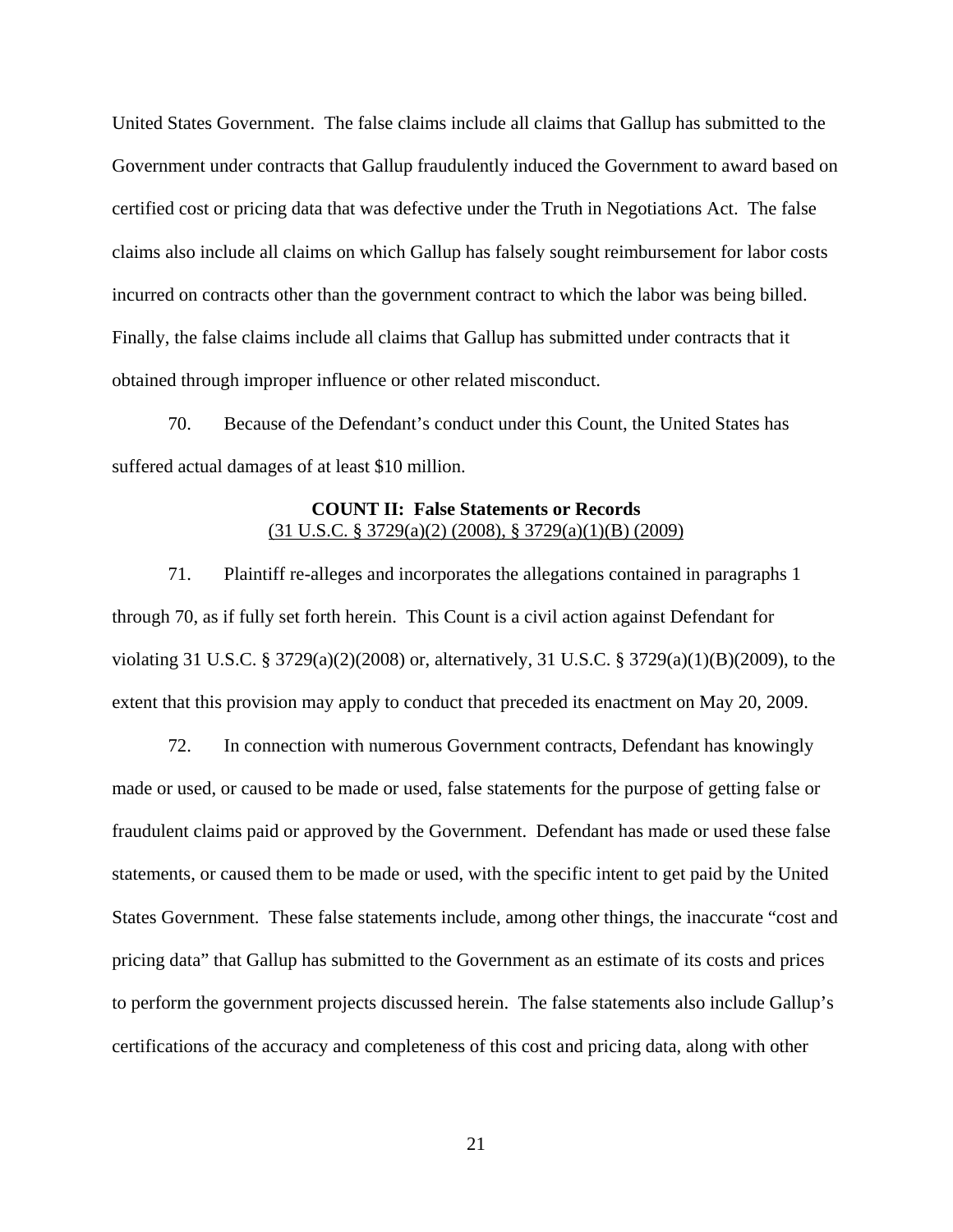oral or written representations related to these items, all of which were material to the Government's decisions to make payment on Gallup's false claims.

73. Because of the Defendant's conduct under this Count, the United States has suffered actual damages of at least \$10 million.

# **COUNT III: Violation of False Claims Act Anti-Retaliation Provision**  (31 U.S.C. § 3730(h) (2009)

74. Plaintiff re-alleges and incorporates the allegations contained in paragraphs 1 through 73, as if fully set forth herein.

75. During the course of his employment, Plaintiff investigated numerous instances where he reasonably believed that Defendant was violating the False Claims Act. Plaintiff made numerous reports to his supervisors and other Gallup officials regarding Defendant's fraudulent conduct and violations of the False Claims Act, and he repeatedly attempted to stop Defendants' violations of the False Claims Act. Finally, Plaintiff told his direct supervisor, Julie Curd, that he intended to report Defendant's violations to the Department of Justice. Curd relayed this information to Gallup's Chief Counsel, Steve O'Brien.

76. Defendant was aware that Plaintiff had engaged in activities in furtherance of a potential action under the *qui tam* provisions of the False Claims Act. Defendant was also aware of Plaintiff's efforts to stop violations of the False Claims Act.

77. Because Plaintiff was engaging in activities that are protected under the False Claims Act's anti-retaliation provision, 31 U.S.C. § 3730(h), Defendant terminated Plaintiff's employment. Immediately after firing Plaintiff, O'Brien explained the reason for Plaintiff's termination: "When you start talking about going to the Department of Justice, I don't trust you anymore."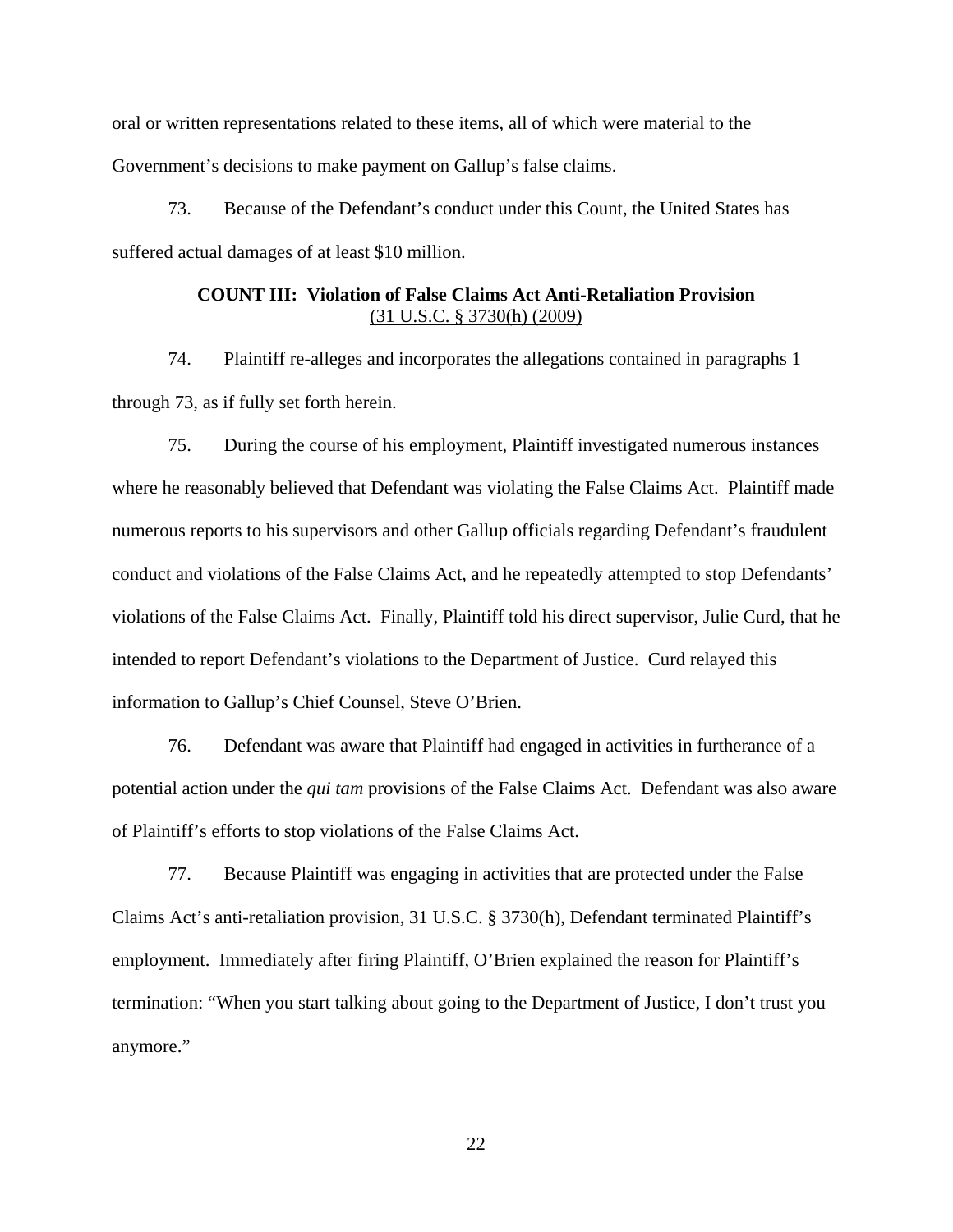78. As a direct and proximate result of the foregoing, Plaintiff has lost the benefits and privileges of employment, and has suffered additional economic and non-economic damages, including severe emotional anguish and irreparable, continuing to harm his career. Plaintiff is entitled to all relief necessary to make him whole.

### **COUNT IV: Wrongful Termination in Violation of Public Policy**

79. Plaintiff re-alleges and incorporates the allegations contained in paragraphs 1 through 78, as if fully set forth herein.

80. Plaintiff reported to Mr. Wright, Ms. Curd, and other responsible managers and officials of Gallup his reasonable belief that Gallup was engaging in fraudulent billing practices in violation of various laws, including the False Claims Act. Such conduct violated the public policy of the District of Columbia as embodied in the False Claims Act, 31 U.S.C. §§ 3729– 3733, and the District's common law of fraud.

81. Defendant retaliated against Plaintiff for reporting these violations by terminating his employment.

82. In terminating the employment of Plaintiff, Defendant acted with malice, or with reckless indifference to Plaintiff's legal rights.

83. As a direct and proximate result of the foregoing, Plaintiff has lost the benefits and privileges of employment and has suffered additional economic and non-economic damages, including severe emotional anguish and irreparable, continuing to harm his career.

#### **PRAYER FOR RELIEF**

Plaintiff demands judgment against the Defendant as follows:

a. That by reason of the violations of the False Claims Act, this Court enter judgment in favor of the United States and against the Defendant in an amount equal to three times the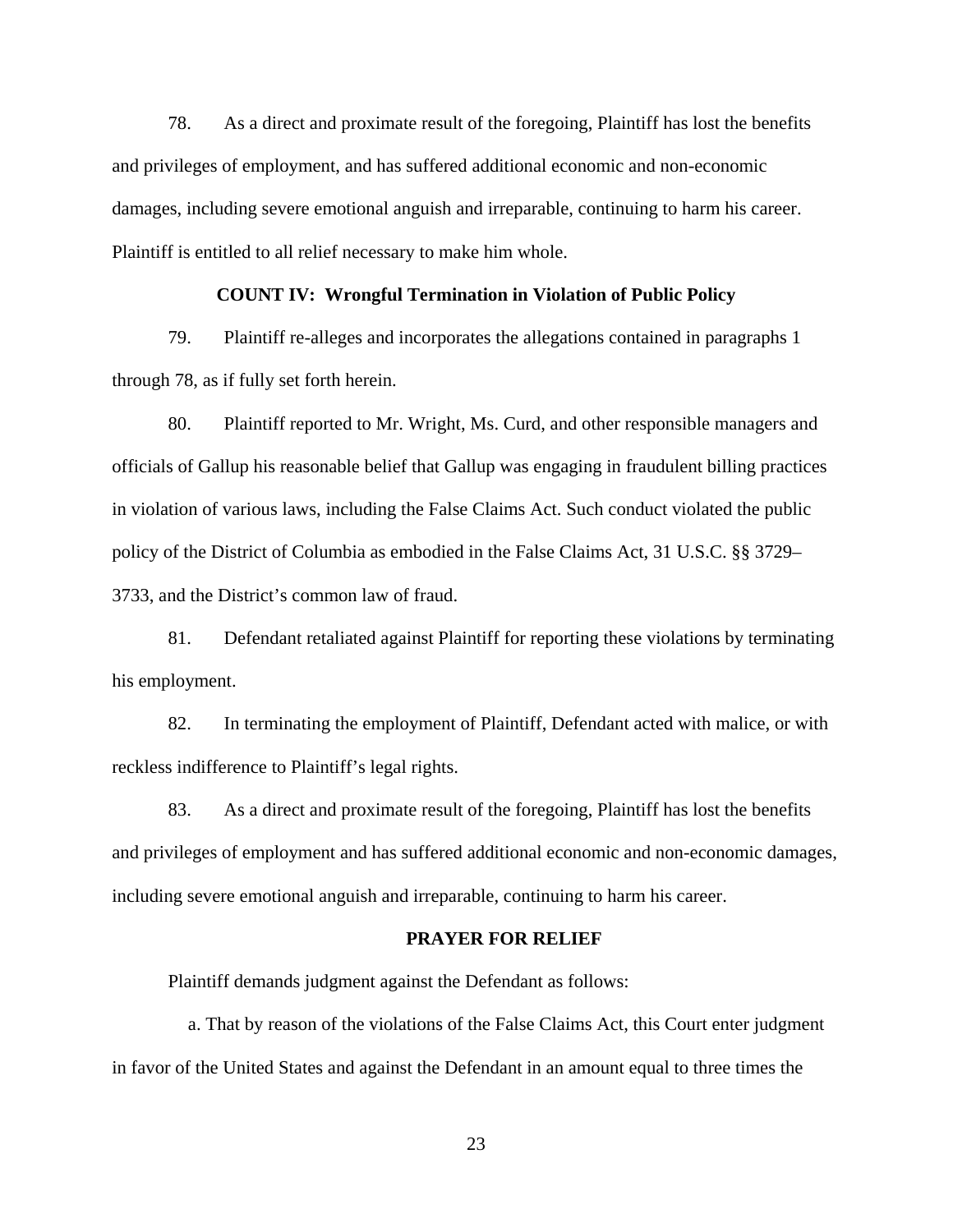amount of damages the United States Government has sustained because of Defendant's actions, plus a civil penalty of not less than Five Thousand Five Hundred Dollars (\$5,500.00) and not more than Eleven Thousand Dollars (\$11,000.00) for each violation of 31 U.S.C. § 3729;

b. That the Relator, as a *qui tam* Plaintiff, be awarded the maximum amount allowed pursuant to Section 3730(d) of the False Claims Act or any other applicable provision of law;

c. That, by reason of Defendant's violation of the Employee Protection Provision of the False Claims Act, 31 U.S.C. § 3730(h), judgment be entered in favor of Plaintiff Lindley and against Defendant;

d. That, by reason of Defendant's wrongful discharge of Plaintiff in violation of public policy, judgment be entered in favor of Plaintiff Lindley and against Defendant;

e. That Plaintiff Lindley be awarded double his back-pay losses under the Employee Protection Provision of the False Claims Act, 31 U.S.C. § 3730(h), plus front pay, interest, costs, and attorneys' fees, and special damages for emotional distress and harm to his reputation;

f. That Plaintiff Lindley be re-instated to his former position at Gallup, with all applicable raises;

g. That Plaintiff Lindley be awarded compensatory damages, in an amount to be proven at trial, based on Defendant's wrongful discharge of Plaintiff in violation of public policy;

h. That Defendant Gallup be ordered to pay punitive damages to Plaintiff Lindley, based on Defendant's wrongful discharge of Plaintiff in violation of public policy;

i. That Plaintiff Lindley be awarded all costs of this action, including reasonable attorney's fees and court costs; and

j. That Plaintiffs have such other relief as the Court deems just and proper.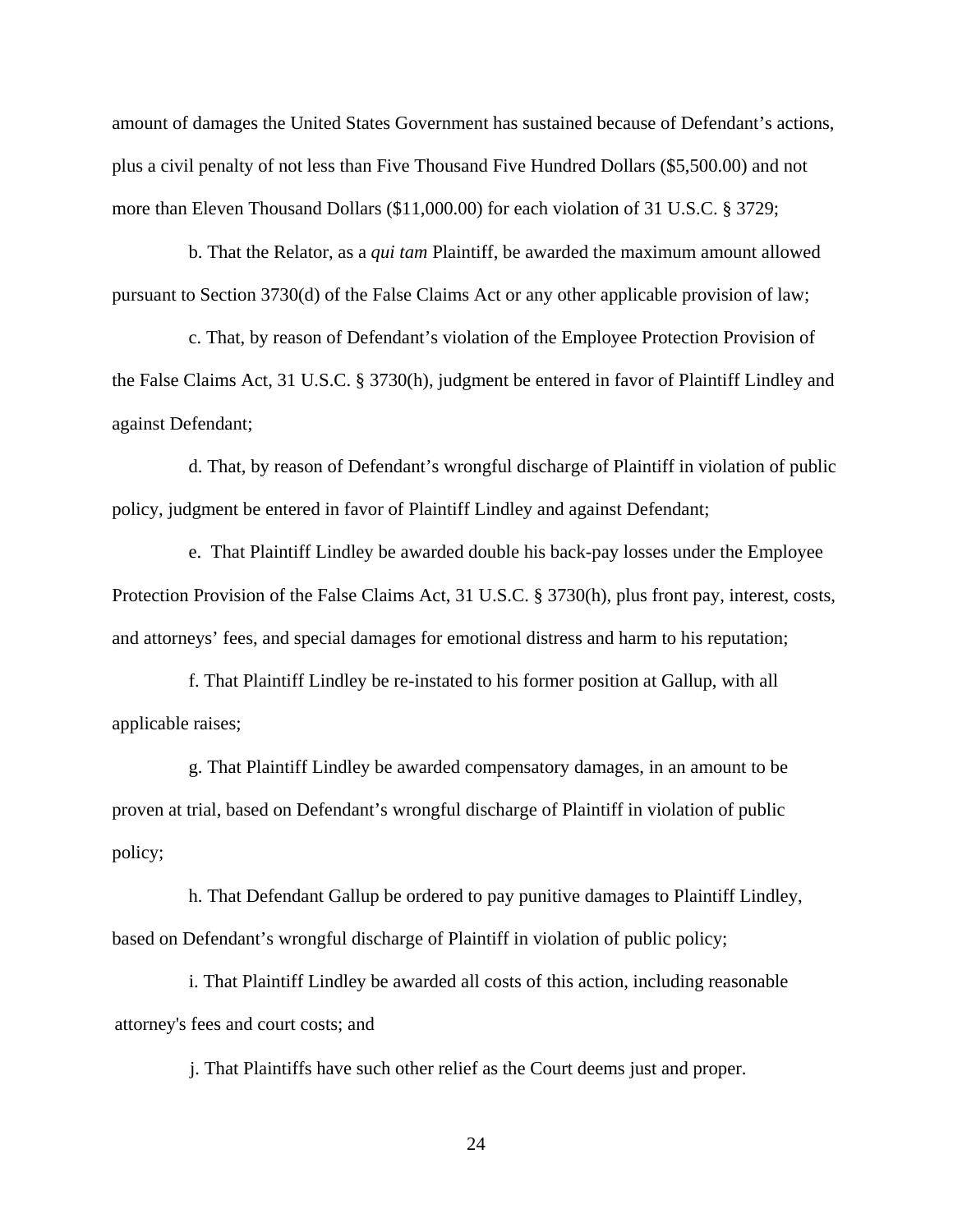#### **JURY TRIAL DEMANDED**

Plaintiff demands that this matter be tried before a jury.

Robert Z. Vonl

Robert L. Vogel, Bar No. 414500 Vogel, Slade & Goldstein, LLP 5225 Wisconsin Ave., N.W., Suite 502 Washington, D.C. 20015 Tel. 202-537-5904/ Fax 202-537-5905 E-mail: rvogel@vsg-law.com

Shelley R. Alade Riv<br>Shelley R. Slade, Bar No. 406174

Vogel, Slade & Goldstein, LLP 5225 Wisconsin Ave., N.W., Suite 502 Washington, D.C. 20015 Tel. 202-537-5903/ Fax 202-537-5905 E-mail:  $sslade@vsg-law.com$ 

Danet 2. Poldstein / KLV<br>Janet L. Goldstein, Bar No. 444861 Vogel, Slade & Goldstein, LLP 5225 Wisconsin Ave., N.W., Suite 502 Washington, D.C. 20015 Tel. 202-537-5906/ Fax 202-537-5905 E-mail:  $igoldstein@vsg-law.com$ 

David J. Marshall /RLV

David J. Marshall, Bar No. 469949 Katz, Marshall & Banks, LLP 1718 Connecticut Avenue, N.W., 6<sup>th</sup> Floor Washington, D.C. 20009 Tel. 202-299-1140/ Fax 202-299-1148 E-mail: marshall@kmblegal.com

Attorneys for Plaintiff Michael Lindley

Dated: October 21, 2009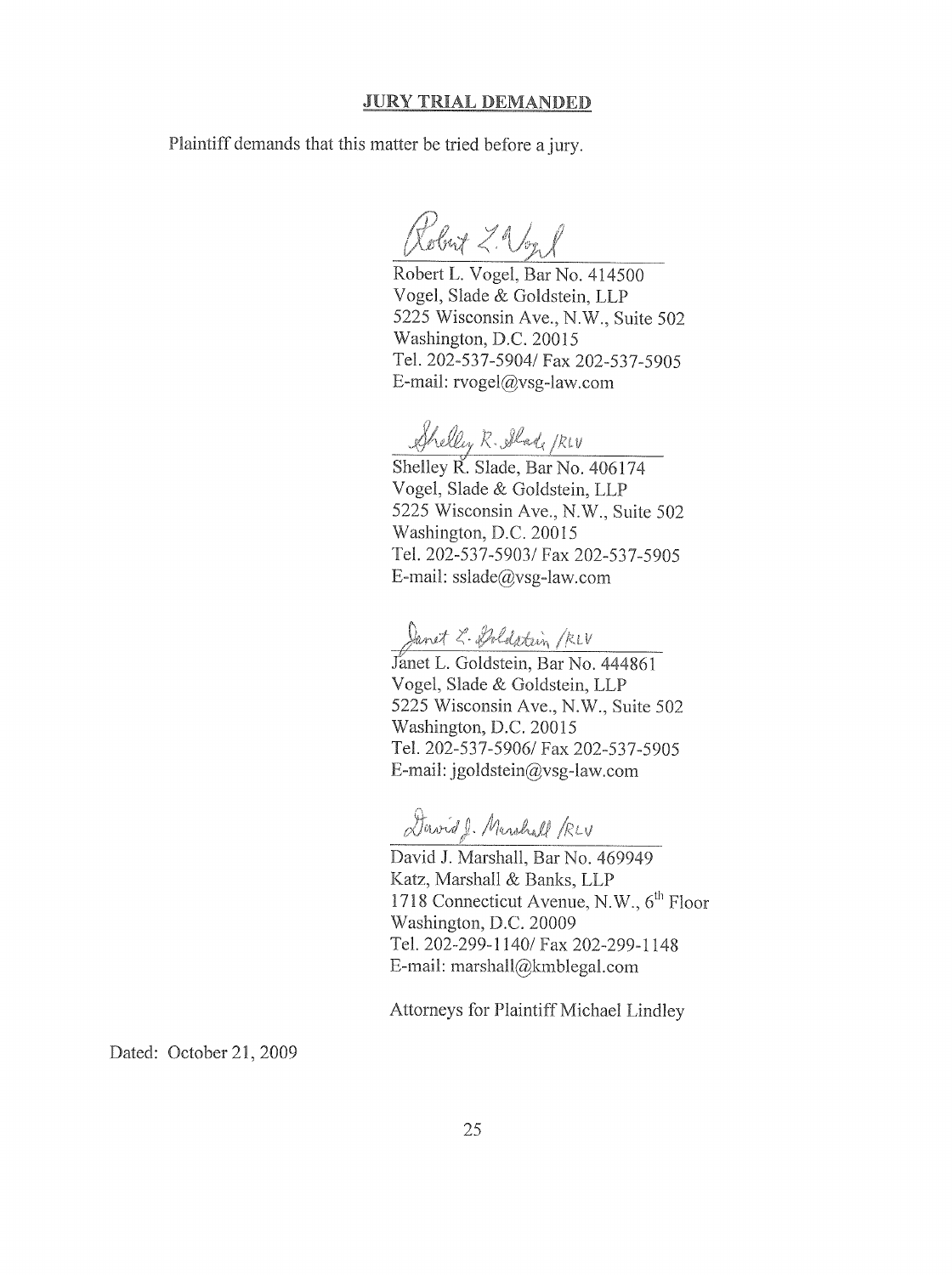# EXHIBIT 1